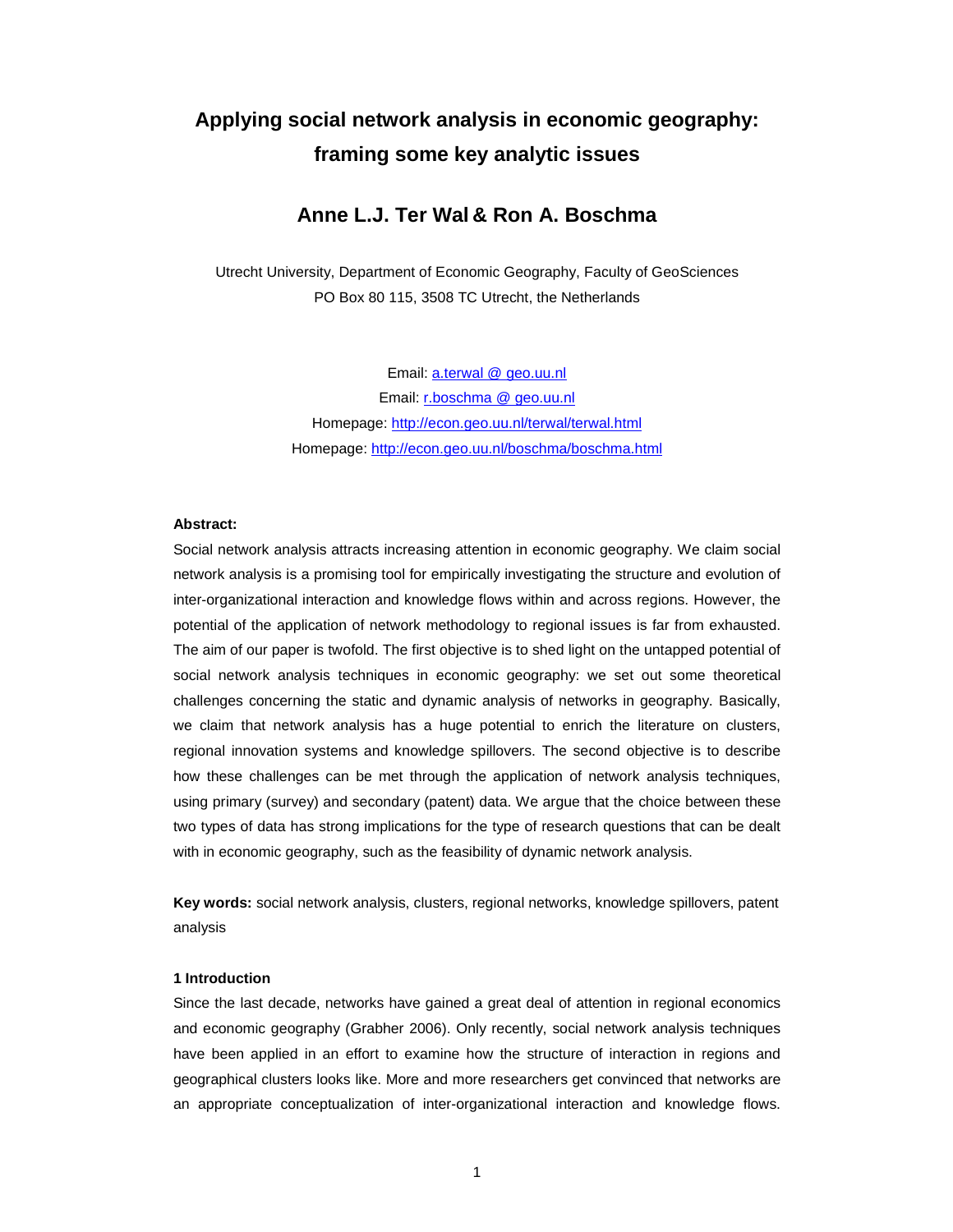Hence, social network analysis is viewed upon as a promising tool for future directions in regional research. That is to say, now that it is possible to empirically assess the structure of networks, new possibilities have arisen to investigate inter-organizational interactions and their evolution over time in a more quantitative manner.

Virtually all existing empirical studies on networks in clusters (e.g. Morrison 2004; Giuliani and Bell 2005) take a static perspective, depicting the network at a certain point in time. The wider field of network theory, on the other hand, recently experienced an upsurge of interest in the dynamics of networks (e.g. Snijders 2001; Baum et al. 2003). In this dynamic network analysis, concepts like preferential attachment play a key role. However, the application of dynamic network theory to inter-organizational networks (e.g. Orsenigo et al. 1998; Gay and Dousset 2005) still lacks a geographical component (Glückler 2007). Hence, it is especially in the combination of both trends where important theoretical and empirical challenges remain. In this paper, we claim that economic geography could contribute greatly to combining both trends, when taking an evolutionary perspective to networks within and across regions.

The aim of our paper is twofold. The first objective is to shed light on the untapped potential of social network analysis techniques in economic geography. We aim to set out in Section 2 some theoretical challenges concerning the static and dynamic analysis of networks in regional research. Doing so, we claim that especially three types of literature in economic geography can potentially benefit from social network analysis: the cluster literature, the regional innovation system literature, and the literature on agglomeration economies and knowledge spillovers. The second objective of our paper is to describe how these challenges can be assessed through the application of social network analysis techniques, using primary (survey) and secondary (patent) data. We argue in Section 3 that the choice between these two types of data has strong implications for the type of research questions that can be dealt with in economic geography. Section 4 draws some conclusions.

#### **2 Theoretical challenges: the role of networks in economic geography**

Notwithstanding the growing number of regional studies applying social network analysis, the potential for the useful application of network theory and methodology is far from exhausted. Theoretical and empirical challenges remain, particularly in the application of network theory in three related fields of study in economic geography: inter-firm networks in clusters, regional innovation systems, and agglomeration economies. How network theory can contribute to a better understanding of these concepts will be explained in this section.<sup>1</sup>

A fundamental debate in economic geography concerns the question whether places are more relevant for the competitiveness of firms, or whether networks matter more (Castells

 $1$  We basically associate networks with inter-firm settings in which knowledge creation, knowledge diffusion and innovation take place. This implies we are not considering potential applications of network theory in other topics in economic geography, such as urban systems and infrastructure networks (Guimera and Amaral 2004).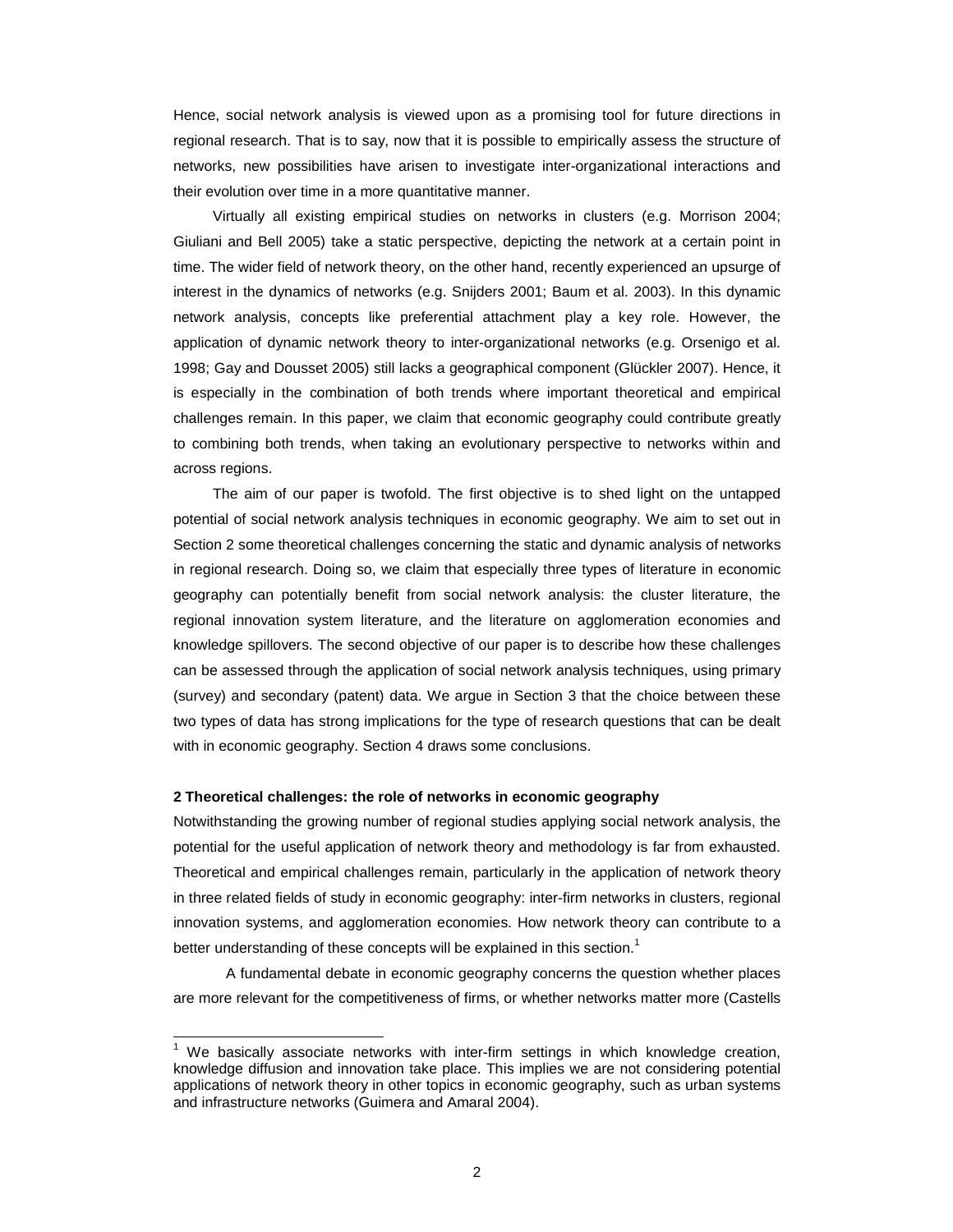1996). While the concept of 'space of places' expresses the idea that the location matters for learning and innovation (being in the right place is what counts), the concept of 'space of flows' focuses more on the idea that networks are important vehicles of knowledge transfer and diffusion (meaning that being part of a network is crucial). Surprisingly, this debate has, however, not been a real issue in the cluster literature until quite recently.

In a nutshell, the cluster literature claimed that regions are drivers of innovation and economic development: firms in clusters benefit almost automatically from knowledge externalities that are 'in the air', as Marshall once put it. This is because tacit knowledge travels more easily across short distances, and shared institutions at the cluster level further facilitate the effective transfer of knowledge. This is not to say that the cluster literature overlooked the importance of networks. On the contrary, extensive local networks connecting specialised firms were considered a key feature of clusters that contributed to their economic success. The problem was, however, that the cluster literature suggested that the space of place and the space of flows showed a great deal of overlap (Boschma and Ter Wal 2007). Knowledge externalities were geographically localized because knowledge networks were assumed to be confined to the boundaries of the cluster: all cluster firms were connected with each other and engaged in interactive learning, and no significant extra-cluster linkages were likely to exist (Boschma and Lambooy 2002). Cluster borders were conceived to enclose knowledge networks, and collective learning processes were tied to the place of the cluster.

When applying network theory, some of these strong assumptions of the cluster literature may be seriously questioned. Network theory suggests it is unlikely that a knowledge network encompasses all cluster firms: it is a rule rather than an exception that networks will be unevenly distributed among firms (e.g. Giuliani 2007b). In addition, (knowledge) networks are not territorial but social constructs that may cross the boundaries of regions. Knowledge diffuses through social networks which may be dense between local agents, but may also span across the world. Only recently, there is increasing awareness that extra-cluster linkages may be crucial for overcoming processes of lock-in in clusters (Asheim and Isaksen 2002). In addition, clusters have been analysed from a static perspective. A key question is how the configuration of a network in a cluster evolves over time, and what mechanisms might be held responsible for that. So, it is no wonder that clusters have become one of the key themes in economic geography in which network theory is applied. However, particularly in the application to regional issues, network research is still in its infancy. Currently, regional network research is involved in broadly three different sets of questions.

The first set of questions concerns the structure of interaction in a cluster. What does the structure of a cluster-based network look like? And what are the determinants of this structure? In the last decade, a number of network studies in clusters has been carried out (e.g. Powell et al. 1996; Owen-Smith and Powell 2004). Giuliani and Bell (2005) showed on the basis of network analysis that firms in a Chilean wine cluster differ largely in their centrality in the local network of knowledge diffusion, and that quite a number of firms acted completely isolated from this network. In addition, they found that some cluster firms were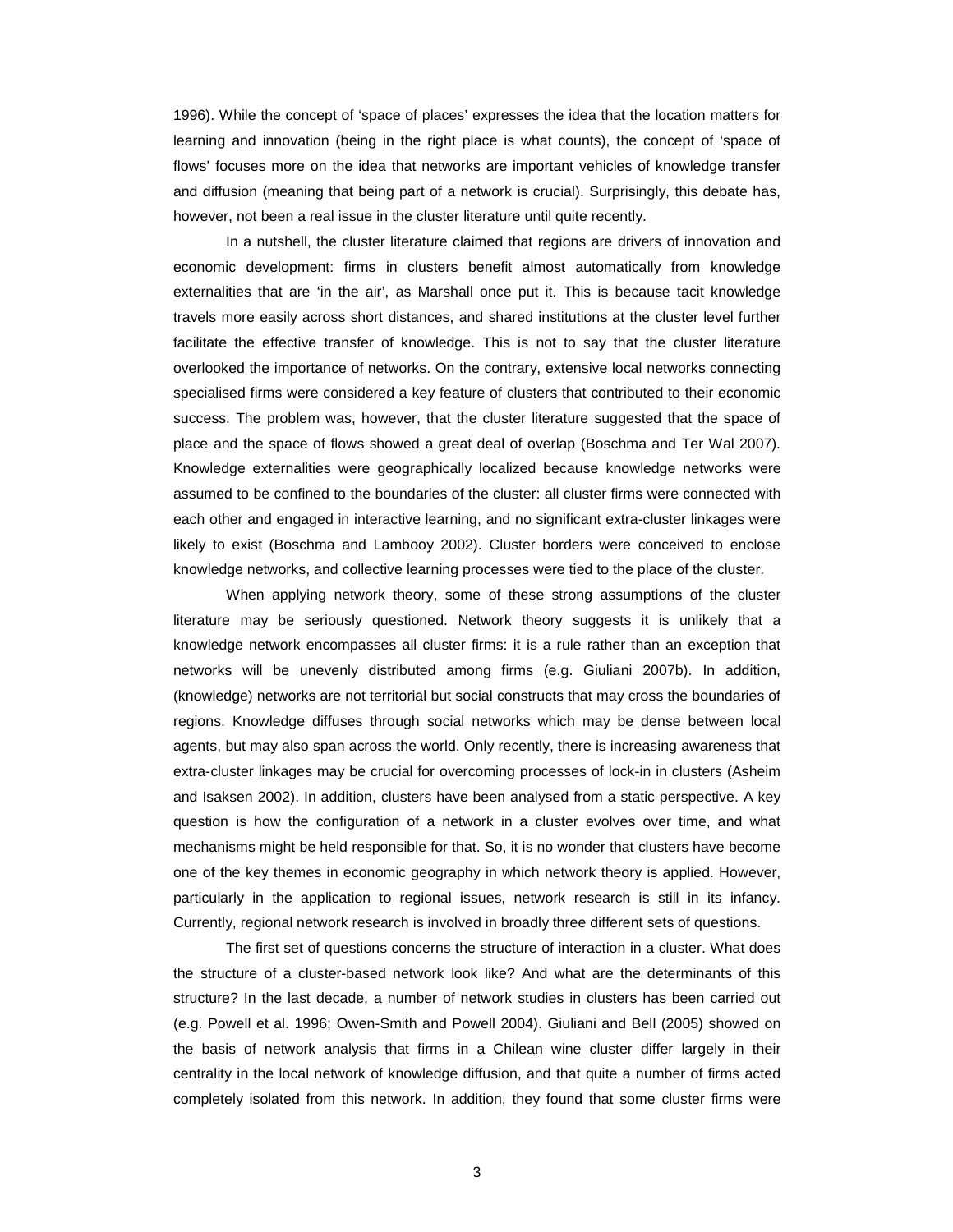also extremely well connected to organizations beyond the cluster's boundaries. A study of Morrison (2004) identified the structure of knowledge-based interaction in the furniture district of Matera in Southern Italy. In particular, he showed that some large firms that were wellconnected to organizations outside the district were acting as gatekeepers, passing the acquired external knowledge on through a network of local firms.

Further insight is needed in what explains the unequal distribution of network centrality across firms. Explanations can be found either at the micro-level of the firm or at the meso-level of the dyad (a pair of firms). At the micro level heterogeneity among firms in terms of their cognitive capabilities – a central feature of evolutionary economic theorising – might play a key role (Gulati 1999). For instance, Gay and Dousset (2005) found empirical evidence that firms with cutting-edge technology are usually positioned in the core of inter-firm collaboration networks. Giuliani (2007b) argued that a firm's absorptive capacity is an important determinant of a firm's network position in a cluster. At the meso level various forms of proximity can be brought forward as a possible explanation to why links exist between some firms and not between others (Boschma 2005). Geographical proximity may affect the network structure: geographical distance may act as a barrier, and geography may also enhance other forms of proximity that enable firms to connect more easily. Social proximity may be a driver of network formation (Granovetter 1985): there is a higher probability that firms connect to individuals in other firms with whom they are socially connected (Sorensen 2003). Geography may still be relevant. A source of social connectedness between individuals is, for example, a shared working past. When an employee leaves a firm to work for another firm (labour mobility) or to start his own company (being a spin-off), social relationships are often maintained with their former colleagues, and these may induce the establishment of a knowledge network relationship between the firms involved. Since spin-off processes and labour mobility are mainly local phenomena, these are most likely to contribute to the formation of local networks.

Social network analysis has the potential to contribute further to the analysis of regional innovation systems (Cooke 2001). This literature claims that the innovation process is harmed when complementary organizations like research institutes, educational facilities and capital suppliers are not well developed and not well connected in a region. Conducting social network methodology, the concept of regional innovation system can be disentangled more systematically by mapping the network relations of these key agents with other agents within and outside the region. Doing so, key information is collected on how well these major organizations are connected, and at what spatial levels: do the key agents indeed form a system of innovation, which relationships are not well developed and, thus, form a bottleneck for the innovation process, and to what extent are these connections non-local and, thus, depend on non-local organizations and connections? An additional challenge for a network approach is to determine how place-specific institutions affect the structure of the network.

The second set of questions concerns how networks change over time (see also Ter Wal and Boschma 2007). Virtually no studies on the dynamics of the structure of networks in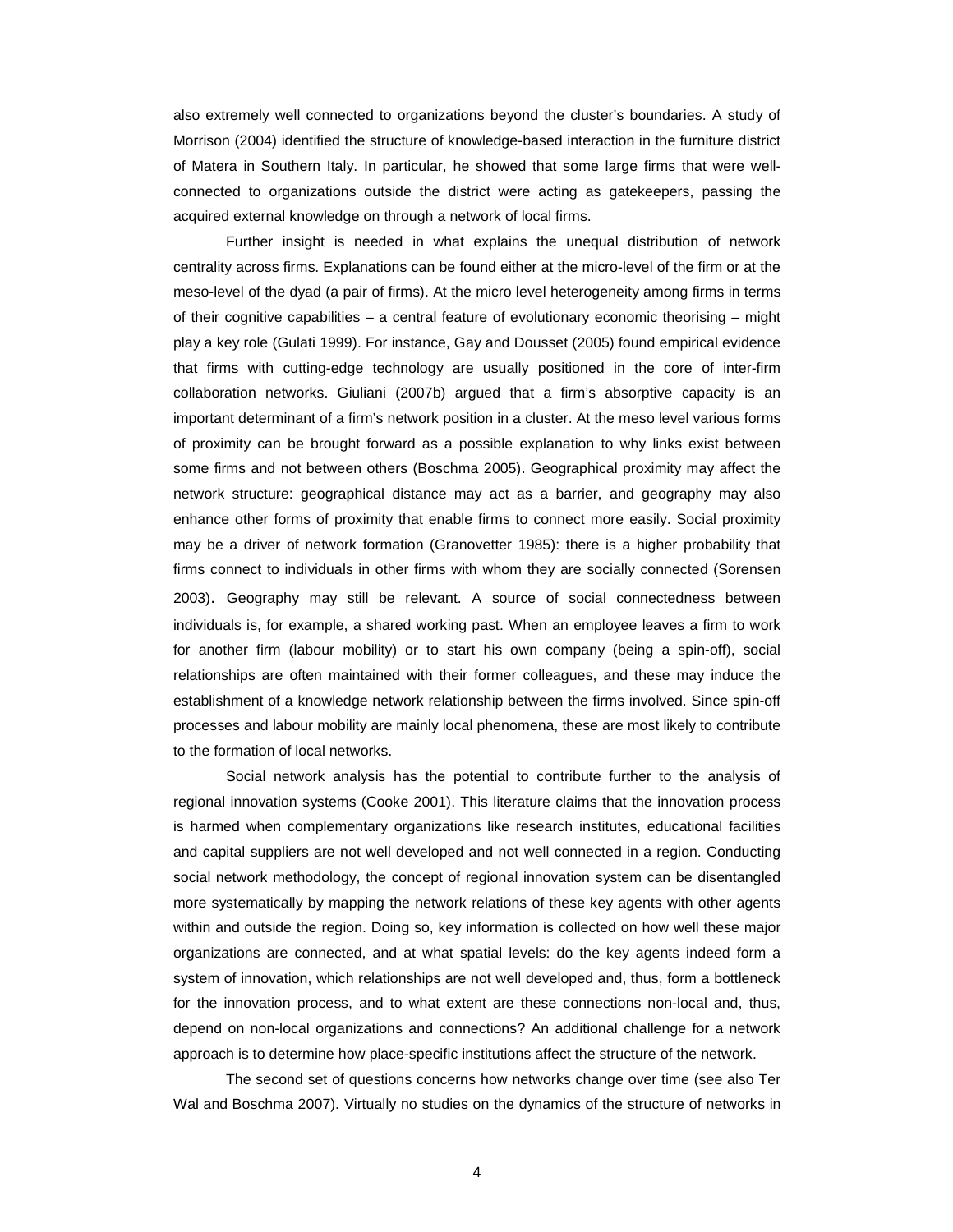space exist. It is hardly ever questioned whether the network structure that is observed in static network studies is stable over time, or just a snapshot view of a volatile and evolving structure. In the dynamics of networks, preferential attachment might play an important role (Barabási and Albert 1999). The process of preferential attachment describes the growth of a network in which the probability that a new node will link to a certain other node is proportional to the number of links that node already has. An outcome of this probabilistic process is that central firms tend to become more central, whereas peripherally positioned firms tend to stay peripheral. Since some evidence suggests that inter-firm cooperation networks show a great deal of stability in terms of core-periphery structures (Orsenigo et al. 1998), preferential attachment processes might have played a role in driving the evolution of the network. An interesting hypothesis, which has hardly been thoroughly tested, then would be that early entrants in a new industry, with superior technological capabilities, are the ones that are most central in the network. A contrasting line of thought is that preferential attachment is unlikely to shape the formation of a new knowledge network during the early stages of the industry life cycle: networks may be rather volatile, because there is no dominant design in the industry, among other reasons. Another issue that questions the relevance of preferential attachment is that current network theory is mainly concerned with the formation and growth of networks: hardly any attention has been paid to the causes and consequences of changes in network size (Glückler 2007).

Beside preferential attachment there might be other structural forces at work that shape the evolution of inter-firm networks. Network theorists – and particularly those from the sociological tradition – argue that the partnering decision of actors in a network is often based on homophily (Skvoretz 1991). That is to say, the choice of partner is biased towards actors that are 'similar'. In the context of inter-firm networks one can easily imagine that firms that are similar in terms of geographical location - i.e. that are located in the same region – are more likely to get linked than firms further apart. Hence, network formation does not only leave an imprint on geography: geography itself also impacts on network evolution. In addition to preferential attachment, geographical proximity may be a key driver of network formation. In that case, new firms will connect not necessarily with the most central firms, but will connect to those that are close by in a geographical sense. This tendency to choose geographically proximate partners might be subject to change over time, being dependent, for instance, on the extent to which an industry's knowledge base has been codified (Cowan et al. 2004). However, it has been hardly assessed empirically what implications the changing importance of geographical proximity has for the structure of knowledge networks over time.

Similarly the mechanism of homophily as a potential driver of partnering decisions can be applied to other forms of proximity, like social and cognitive proximity. Firms tend to select partners that are socially or cognitively similar. A third structural force in network evolution can be triadic closure. Closure describes tendency that partners of partners become partners among themselves. In contrast to the mechanism preferential attachment a tendency towards closure produces dense cliques of strongly interconnected actors (Skvoretz 1991). In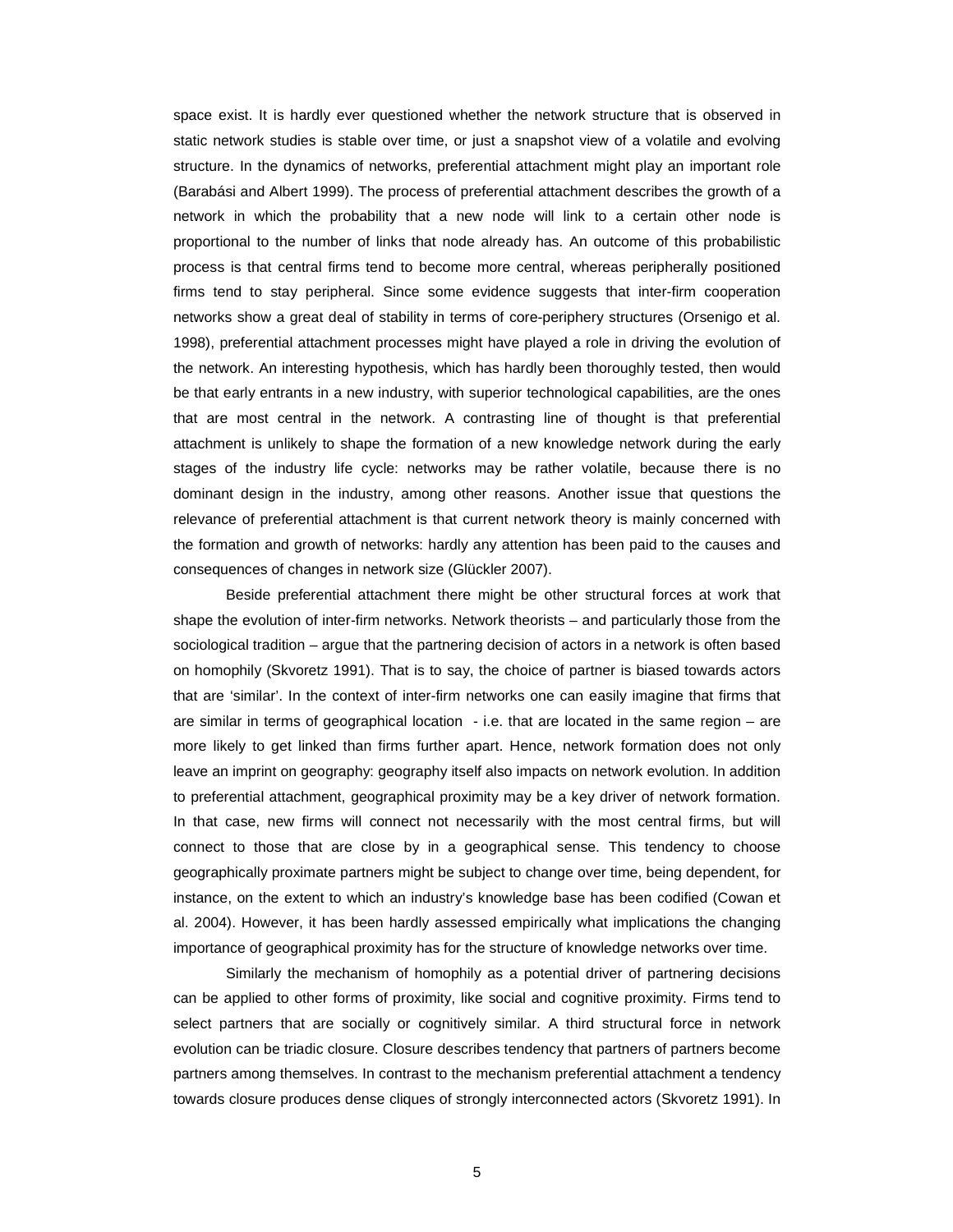sum, no systematic research exists that has tested the effects of preferential attachment, homophily and closure on the spatial evolution of networks. It is still rather unclear what role firms' cognitive capabilities, geographical proximity and social connectedness play in the spatial formation of networks. There is no doubt social network methodology provides a rich toolbox for testing these key propositions (Carrington et al. 2005).

Consequently, further research is needed on how the structure of networks evolves over time and space and, particularly, how the evolution of networks is related to the evolution of clusters (Iammarino and McCann 2006; Ter Wal and Boschma 2007). It can be easily suggested that, for example, the importance of local versus non-local linkages for cluster development might change over time, for instance when during the course of the industry life cycle, knowledge shifts from being mainly tacit to more codified forms of knowledge (Cowan et al. 2004). Similarly, the structure of a network might change through entry and exit of firms, which might result in the creation or disappearance of a critical mass of firms engaged in local collective learning. Glückler (2007) suggested that the evolution of networks in industries or regions will be the outcome of an interplay between path-creating and path-disruptive forces. Whereas path-creating forces lead to the formation of dense components in a network – which in turn might lead to cognitive lock-in, path-disruptive forces enable a firm to escape such a situation by bridging itself to other components of a network (Burt 2004). However, these views need thorough empirical validation, in which social network analysis techniques might play a crucial role.

A third set of questions in network research focuses on the effects of a certain network structure. Here one could distinguish between the effects on its individual actors at the micro level and the effects on the population as a whole at the macro level. At the micro level, studies measure the effect of network position on firm performance. Uzzi (1996) found that a mixture of embedded trust-based ties and arm's length market-based ties was positively associated with firm survival. Similarly, Mitchell and Singh (1996) found that firms with inferior network positions were more likely to end their business. Later work in the field of organization studies confirmed a positive affect of network position on firm performance in terms of innovation. Whereas Ahuja (2000) found that both direct ties, indirect ties and structural holes matter for innovation, Zaheer and Bell (2005) demonstrated that particularly firms that bridge structural holes in a network tend to be better capable to exploit their internal capabilities and innovate. In one of the first regional studies on the network effect Giuliani (2007a) proved for firms in local knowledge networks in wine clusters that centrality of firms in the network positively affected their innovative performance. However, large scale and convincing evidence on a positive or curvilinear (inverted U-shaped) relationship between network centrality and firm performance – as Uzzi (1996) suggested – has not been shown yet. Only a longitudinal view on networks will reveal the stability or volatility of the positions firms take in these networks and whether a relationship with firm performance or firm survival can be detected. To the best of our knowledge, such a hypothesis has not been tested yet. Supposing a strong and significant positive relationship between network position and firm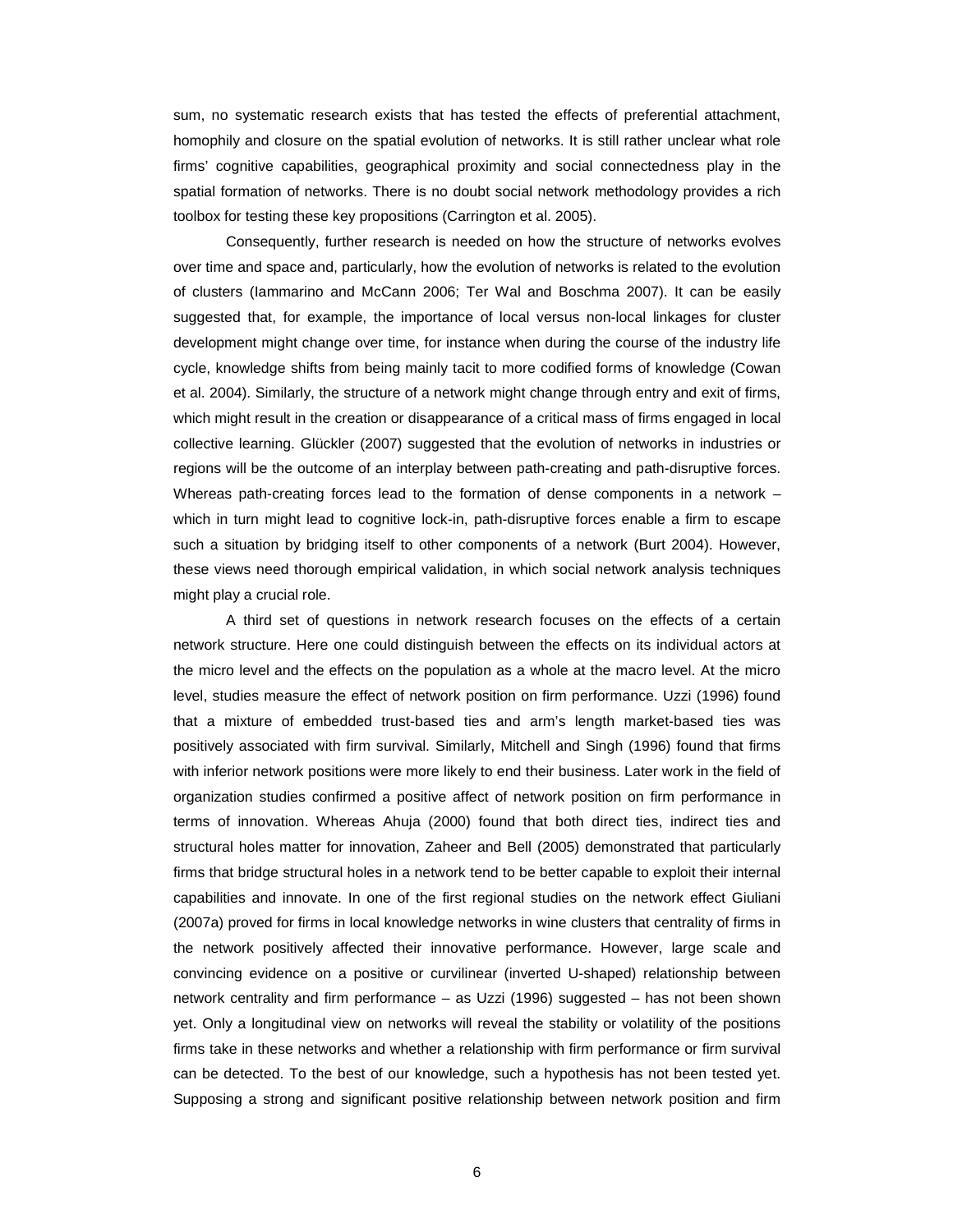survival exists, the evolution of the network has implications for the evolution of an industry. In case firm exits are selective as to where they occur, the relationship between networks and survival directly affects the spatial pattern of an industry. Consequently, a synthesis between industrial dynamics and network evolution is a promising avenue for future research in economic geography.

At the macro level, the concept of cognitive lock-in comes into play. Dense parts of a network in a cluster, for instance, carry the risk of getting locked in established ways of thinking and a lack of new knowledge coming in. Social network analysis techniques could be applied for empirically testing this phenomenon, which, till today, has been mostly addressed in theoretical and more qualitative terms. Doing so, network analysis could enrich a body of literature in economic geography that analyses the relationship between agglomeration economies and economic growth (Glaeser et al. 1992). Basically, it investigates whether sectoral specialisation of a region is a good or a bad thing, and whether a more diversified regional economy generates more knowledge spillovers (i.e. Jacobs' externalities). Since this literature exclusively focuses on the regional level, it does not account for (inter-sectoral) linkages with other regions that may bring new variety in the region. Doing so, the agglomeration economies literature overlooks the fact that new knowledge may flow into the region through the establishment of extra-local linkages, such as a diversified set of linkages with non-local partners. As such, sectoral lock-in at the regional level may be counterbalanced by the inflow of a high variety of knowledge through inter-regional connections. In addition, it may matter what kind of knowledge flows into a region: when the extra-regional knowledge is related, but not similar to the existing knowledge base of the region, it might particularly enhance interactive learning and regional growth (Boschma and Iammarino 2007). Network analysis may be a promising tool here, because it accounts for those effects in these models.

In sum, we expect that the use of social network techniques will enrich the literature on clusters, regional innovation systems and knowledge spillovers both theoretically and empirically in the years to come. However, huge analytical challenges remain, both in the static and dynamic analysis of networks within and across regions. When using primary and secondary network data, strict conditions have to be met in order to be able to apply social network analysis effectively. The next section will address these conditions for both types of network data and explain which approach is most appropriate for which type of network research. Even then, we will argue that both types of network research have important pitfalls that need to be acknowledged when interpreting the results obtained from network analysis.

**3 Methodological and empirical challenges in network analysis in economic geography** In the previous section, we argued that network analysis plays an increasing role in economic geography. This development, facilitated by the application of social network analysis in cluster research, has opened up new insights in how the structure of inter-firm interaction looks like and, more importantly, it has enabled empirical research on the antecedents and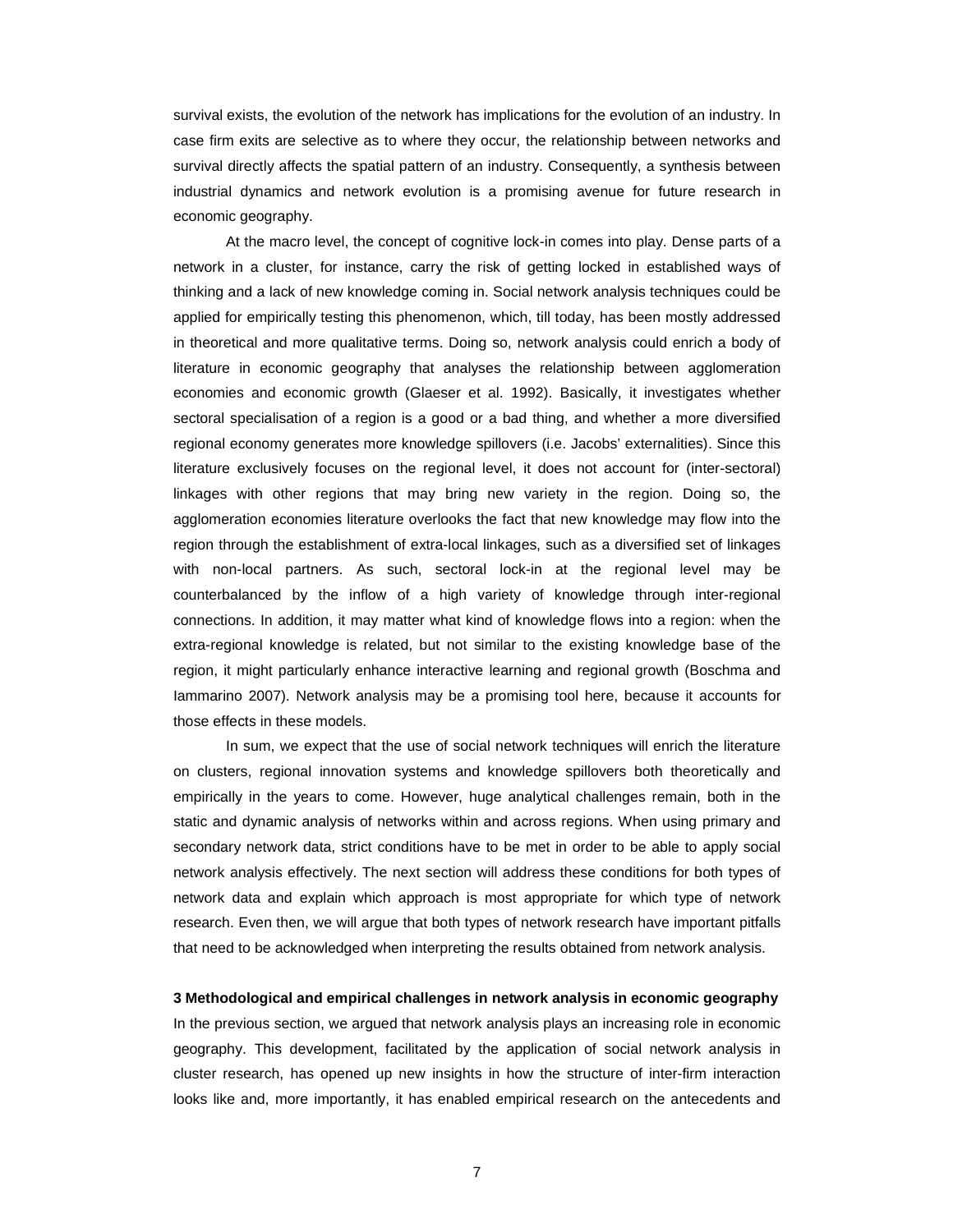effects of the differential positions firms occupy in such networks. However, the application of network theory – and hence of social network analysis techniques – is far from fully exploited. In this section, we explain how network methodology can contribute to a better empirical understanding of these applications. In section 3.1, we discuss the roster-recall methodology, which is a prime example of primary data collection. Although we acknowledge there exist other ways of collecting network data, for instance through a snowball method, for the purpose of this paper we will exclusively concentrate on the roster-recall methodology. The main reason for doing so is that a snowball method will not identify isolates in the network. Hence it is considered inappropriate for network research in clusters, where isolates are likely to exist. In section 3.2, we concentrate on a widely used source of secondary network data, that is, patent data. Other sources of secondary network data are also used and exploited in the literature, such as strategic alliance or joint-venture databases (Stuart 1998), copublications (e.g. Ponds et al. 2006), European Framework Programmes (e.g. Maggioni et al. 2007) and internet flows (e.g. Malecki 2002). Due to a lack of space, these will not be considered in this paper. Both the roster-recall methodology and patent data will be discussed extensively in terms of their potential for applying network analysis in economic geography.

#### **3.1 Primary data collection: roster-recall methodology**

In a number of studies on networks in clusters (e.g Morrison 2004; Giuliani and Bell 2005; Boschma and Ter Wal 2007), networks have been built on the basis of primary data collection. Data have been collected by means of interviews, in which the so-called 'rosterrecall methodology' played a major role. This methodology aims to collect full network data – as opposed to ego network data – on a pre-defined population of actors. In this methodology, each of the actors of the population is provided with a list of actors of the population. Preferably this roster includes all actors of the population, since listing just a selection might cause a bias of those firms being pre-indicated more often as a partner. In many cases, however, only principal actors are pre-listed, the list of actors otherwise getting too extensive. For each of the pre-listed firms in the roster, the respondent firm has to indicate whether or not he had a relationship of a pre-defined type.

In addition, the respondents is asked to recall all other firms they had this type of relationship with and add them to the list. First, this ensures that the complete network will be identified as long as all population firms take part in the survey. Doing so, one compensates for the fact that not all local actors are pre-listed on the roster. Second, the 'recall' part of the methodology makes it possible for the respondents to add external linkages. Although the population under investigation is regionally (or sectorally) bounded, this does not imply that the actors do not have relevant relationships beyond the survey area. In other words, information on links beyond the survey area indicates the importance of region-external interaction in comparison with regional interaction. Therefore, it is necessary to put the identified regional network in a wider context. However, measures of network structure like density, cliques or measures of the individual position of actors (forms of centrality or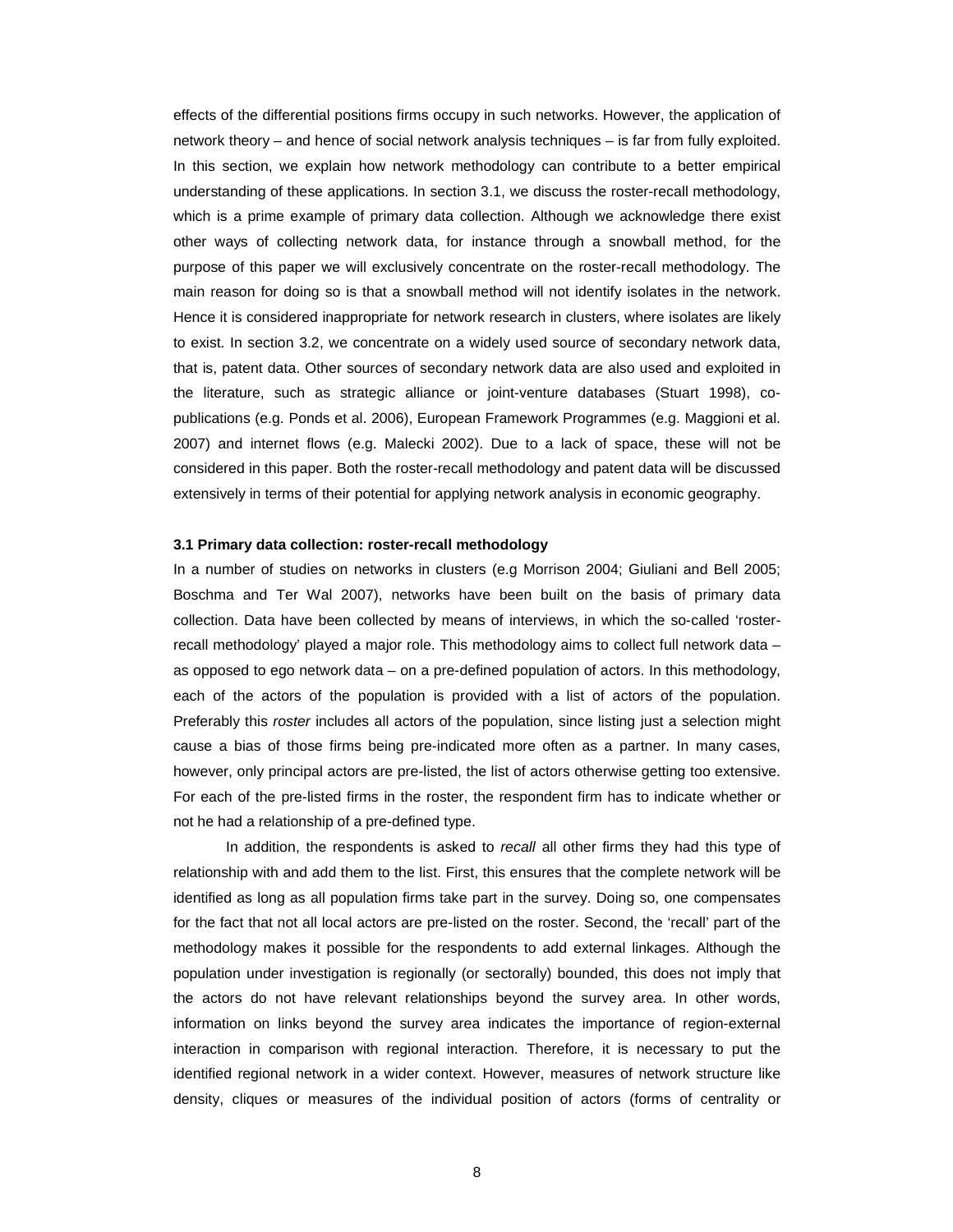structural holes) can be computed only for the regional population of actors, for which complete network data have been gathered.

Primary network data research provides ample opportunities to empirically assess important issues for the study of regional networks. However, the methodology described is characterized by several strengths and weaknesses that make the procedure more appropriate for some kinds of network research than for others.

First, social network analysis on the basis of primary data certainly is the most statistically robust procedure when different kinds of relationships among the same set of actors need to be compared. Beside the fact that is virtually impossible to find a dataset that comprises two kinds of relationships across the same set of actors, with the roster-recall methodology, one can relatively easily ask for two different kinds of relationships contemporarily and hence generate two or more networks for the same population. For instance, Giuliani (2007a) identified both a network of business relations and a network of knowledge-based relationships. She found that the first comprises virtually all local actors, whereas the latter is much more 'uneven and selective'. Similarly, it can be investigated to what extent different kinds of networks show overlap. For instance, one can analyse the extent to which a social network of technicians of different firms is related to a network of cooperation at the level of the respective firms.

Second, the roster-recall methodology offers the opportunity to ask for several characteristics for each of the links. One might think of the importance, the frequency or the amount of money involved in the interaction. These data may serve as an input for a valued graph, in which each of the links is provided with a strength. In this way, one can prevent, for instance, that a cooperation project that lasted for only a week gets the same impact in the computations as a collaboration that continued for five years. Alternatively, it is possible to decide ex-post to include only ties with an impact of a certain threshold. Databases of existing links (like strategic alliance databases) often do not contain further details on the links or the partners involved. Similarly, the survey-based nature of the methodology provides opportunities to gather additional information on the population that might otherwise be unknown. For instance, such information is crucial when investigating why some links exist whereas others are absent – the so-called determinants of matching in a network (see e.g. Cantner and Meder (2006), or when explaining why firms turn out to be more central than others.

However, network research on the basis of primary data suffers from a number of shortcomings as well. First of all, a research on the basis of the roster-recall methodology will only be successful in case of a very high response rate. Social network analysis presupposes that complete network data are available. That is to say, all measures assume that all relationships for all actors of the population are included in the network. It is easy to imagine that the structure of the identified network will look rather different when one of the most central actors in the network did not collaborate with the survey. However, part of the nonresponse might be compensated by the fact that, ideally, each link should be mentioned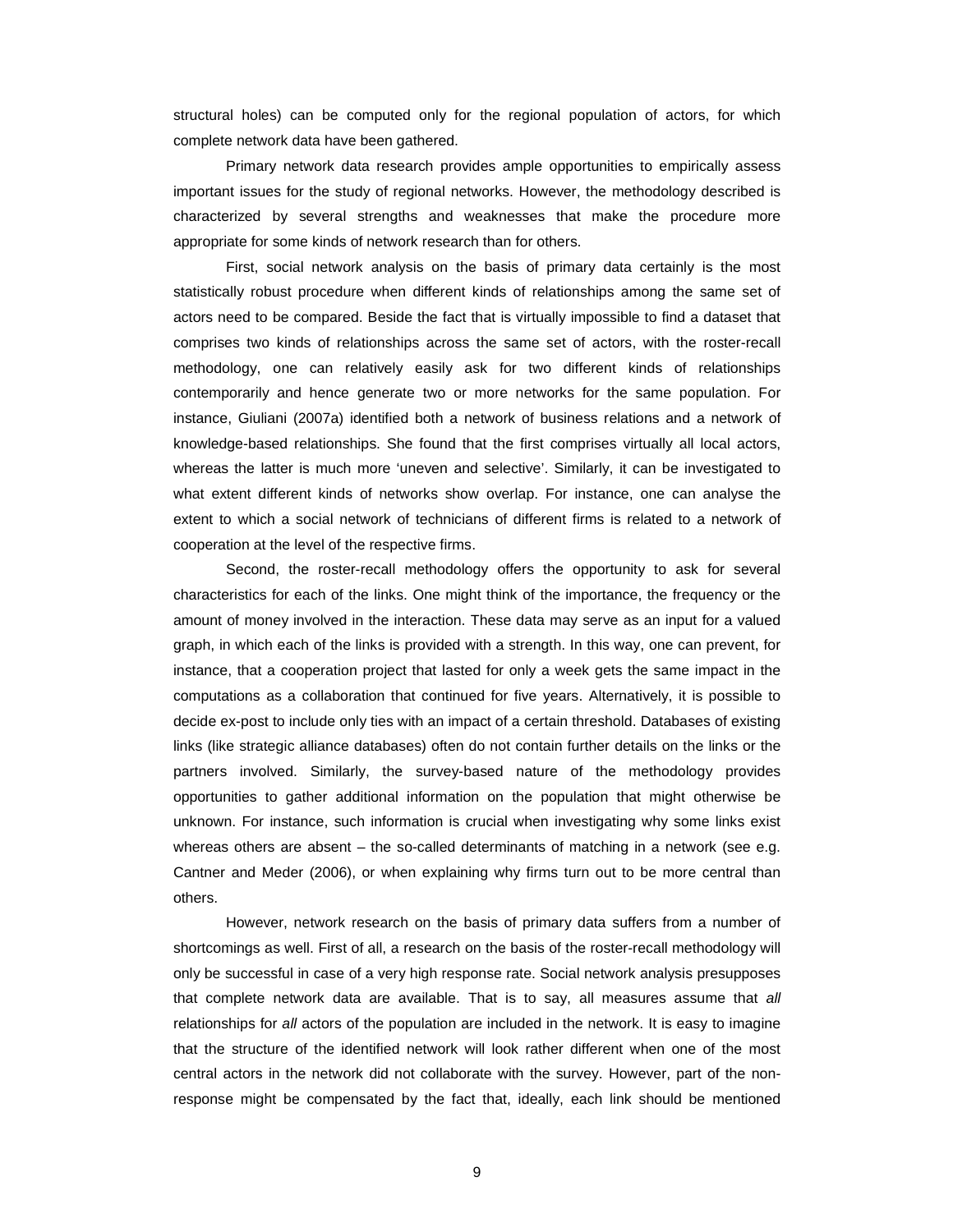twice, by each of the two partners. In case this reciprocation occurs for (most of) the response part of the survey, one can still assume that the links of the non-respondents are identified when mentioned by their partners. On that condition, a response rate slightly below the maximum might still be sufficient to ensure the network data are complete. If this condition cannot be satisfied, one is forced to rely on ego-network data. These data only take the direct links of an actor (and the links between his direct associates) into account. On the one hand, this reduces the potential of social network analysis in terms of the centrality measures that can be used. The value of social network analysis precisely resides in the possibility to reveal the complete structure of a network and the position of actors in a wider structure. On the other hand, for large-scale surveys ego-network data will be a good alternative. Development of new software for the analysis of ego networks, like the E-Net program (Borgatti 2006), will further stimulate the application of ego-network data in economic geography.

A second and related shortcoming is the time-intensive nature of the methodology. In order to ensure a high response rate, a postal survey usually is no option. In most cases, it will be rather complicated to use the roster-recall methodology by means of a telephonic survey, during which firms might not be willing to provide confidential information like the names of their cooperation partners. The best results are likely to be obtained through interviews. Due to the time-consuming character of interviews, such a survey method highly limits the size of the population that can be investigated. As a consequence, network analysis on the basis of primary data is most appropriate for small clusters of firms or relatively small sectors within a region. Then, it needs to be acknowledged again that the relevance of such a local network exercise depends on the importance of local linkages in comparison to clusterexternal linkages. Decreasing the size of population under investigation will likely increase the relative share of relationships to actors beyond the population.

Third, there might be other reasons than non-response that make it questionable whether the identified network is a valid representation of the complete network. Which type of relationship a respondent will mention is dependent on the exact formulation of the type of relationship. Hence, asking for concrete relationships like 'who do you go to for technical advice?' (Giuliani and Bell 2005) or 'with whom do you commonly develop new products?' are to be preferred above questions of the type of 'who do you cooperate with?' or 'who do you exchange knowledge with?'. But even when precisely formulated, respondents might not come up with a complete list of links, simply because they are not able to remember all relationships they had in the period under investigation. This might be particularly problematic when the 'recall' part of the methodology is relatively large in comparison with the 'roster' part. In addition, in case of large organizations, the respondent might not even be aware of all relationships a firm has had. Thus the proper identification of the network depends to some extent on who you speak with within the firm.

The fourth and final drawback we bring forward here concerns the static nature of the networks one can identify. Although, it is possible to collect longitudinal network data by organizing a survey at multiple points in time, to the best of our knowledge such studies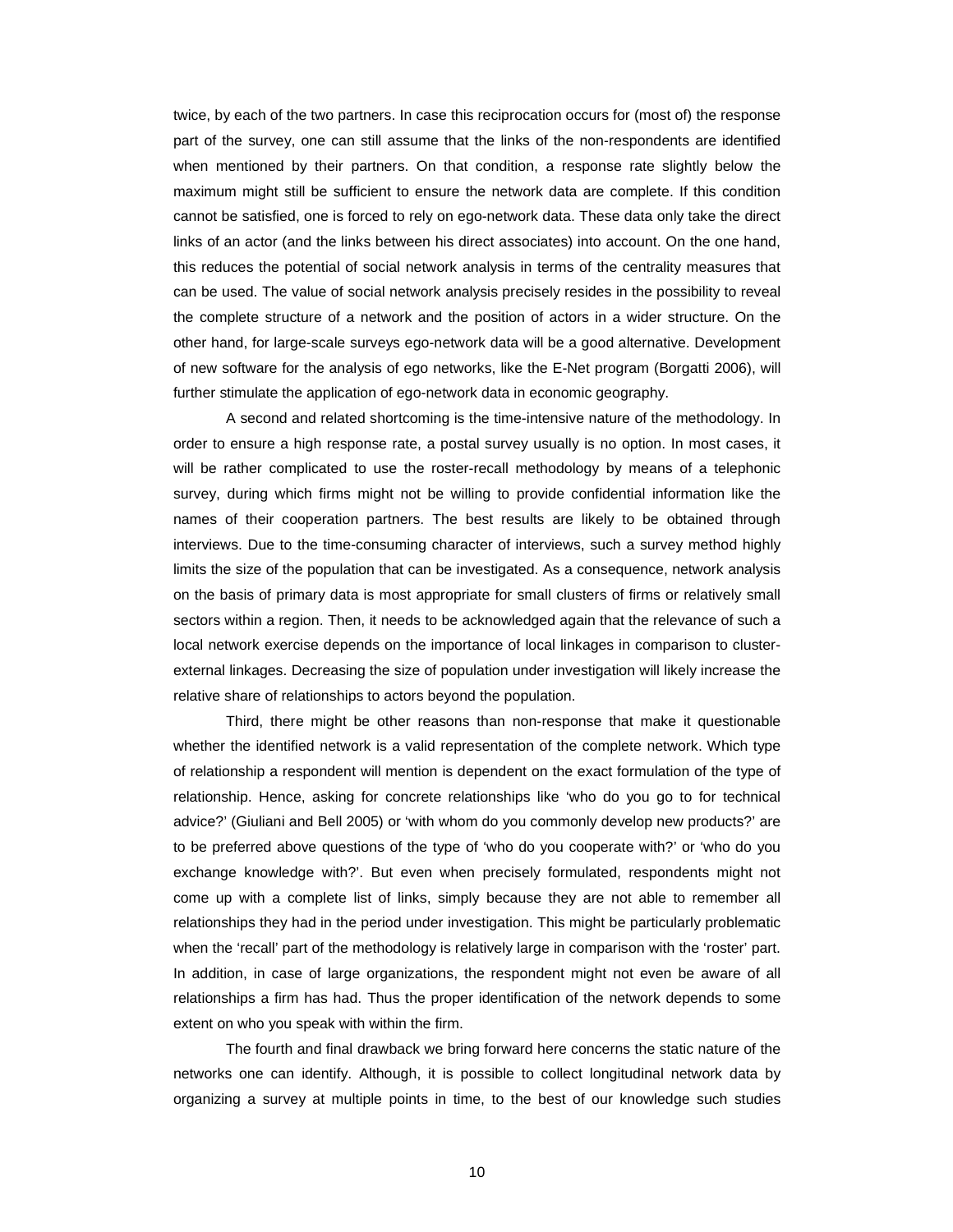hardly exist (Van der Valk 2007).. Furthermore, it is simply unfeasible and unrealistic to ask respondents about their relationships in the (remote) past. Consequently, it is difficult to use primary network data for analysing how the network structure or the network position of actors have changed over time, while from an evolutionary point of view, the dynamics of a network constitute a crucial object of study. An alternative for primary data collection in network research is the use of patents as relational – secondary – data. How networks can be generated from patent data as well as the strengths and weaknesses of the methodology will be discussed in the next section.

#### **3.2 Secondary data collection: patents as a source of network data**

Notwithstanding its limitations, network research in economic geography on the basis of primary data has become a considerable research field. Another trend is the application of patent data as relational data. Jaffe et al. (1993) used patent citations to trace knowledge spillovers and examine their geographical reach. In response to their work, Breschi and Lissoni (2003) argued that it is not geographical proximity itself that causes knowledge spillovers to be localised. Instead, it is the underlying social networks of inventors and the mobility of inventors across firms that tend to be geographically localized and in turn cause knowledge spillovers to have a limited geographical reach. In providing empirical evidence, they were among the first to use patent data as relational data (see also Breschi and Lissoni 2004), provoking a trend in research on inventor networks (Balconi et al. 2004; Cantner and Graf 2006; Ejermo and Karlsson 2006). We build on their innovator-oriented approach to discuss the methodology that reconstructs networks on the basis of secondary data.

Patents contain a rich bulk of information that has scientific applications in various fields, ranging from scientometrics and technology studies to business administration and regional economics. Besides a detailed description of the patented product and many of its technological details, patent records provide information about the actor possessing the patents, the people that have been involved into its realization, as well as several citations to previous patents or scientific work. Furthermore, a patent record exhibits information on the technology class by means of an IPC-code (International Patent Classification) and on the year the patent was applied for and has been granted. Generally, the application year is used in order to date the patent. It might take some years before the granting procedure has been completed. Moreover, the application date is closer to the date of innovation.

For the purpose of building a network on the basis of patent data, particularly the information about the patent applicant and the inventors is valuable. Patent applicants or patent holders are the actors that legally possess the patent. These can be either firms, research institutes or private persons, although the vast majority of patents is held by private companies. Inventors (or innovators) are the people that have been involved in the development of the patented product. Both for the patent applicant and for its inventors, name and address details are provided.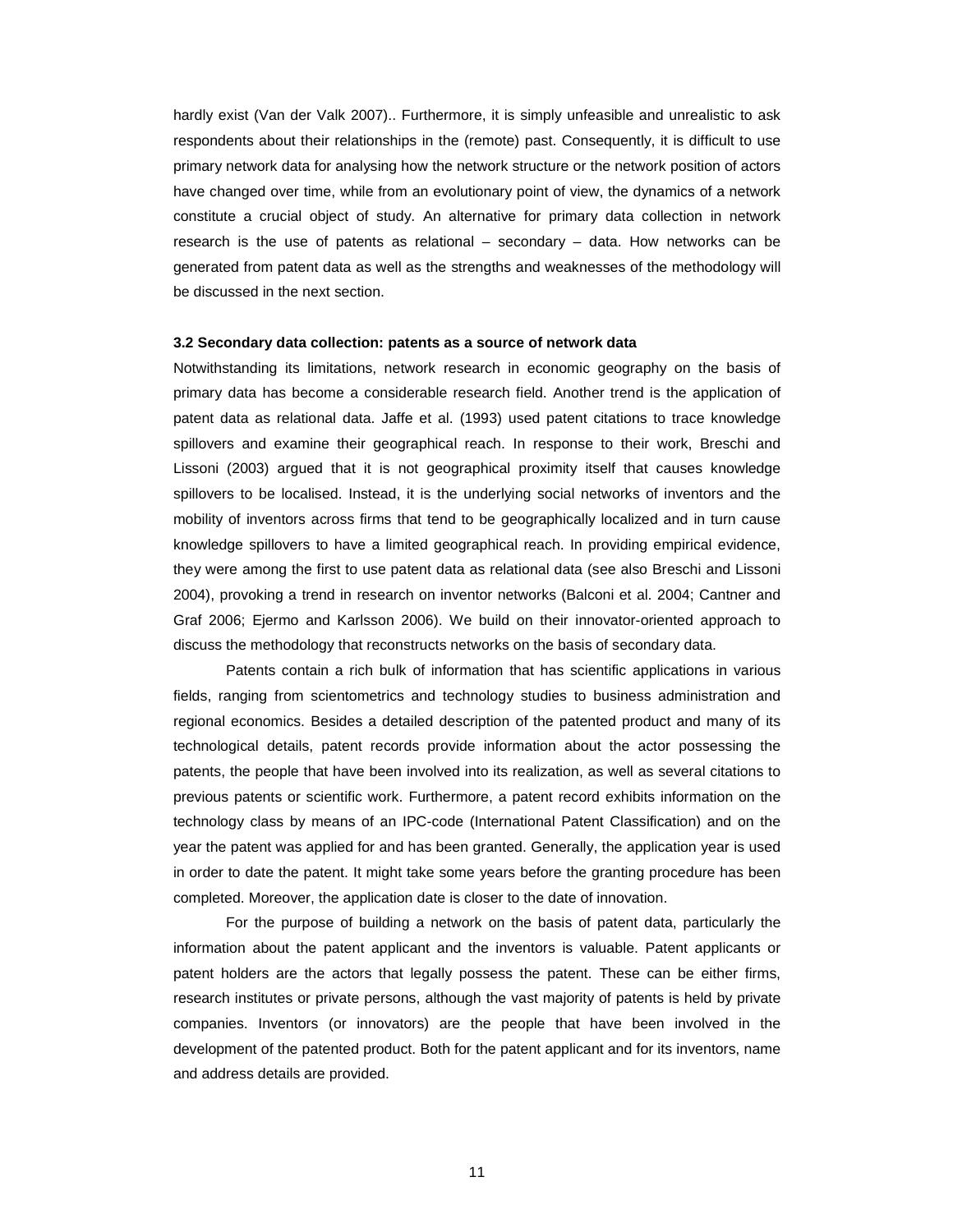This information is necessary for selecting the patents belonging to the region under investigation. Generally, the inventor's home address is used to determine to which region a patent should be allocated and whether or not a patent should be included in a regional network analysis. The underlying reason for taking the inventor address as the selection criterion for localizing patents, is that patents of multi-establishment companies are generally assigned to the company's headquarter. Therefore, patents realized in the firms' R&D subsidiaries will exhibit the headquarter address as the applicant's address, whereas most of its inventors will be resident in the subsidiaries' region (Verspagen and Schoenmakers 2004).

Patents differ strongly in terms of their monetary value. According to a survey among 10.000 inventors in 6 European countries, about 40% of patents is neither commercially exploited within the patent-holding organization nor licensed to other organizations (Giuri and Mariani 2005). Except for the fact that patented innovations inherently differ for their market potential, another underlying reason might be that firms have strategic motives than the legal protection of intellectual property. Such strategic motives might relate to building up a patent portfolio in order to improve the position in negotiations with other firms or to improve the firm's reputation and technological image (Blind et al. 2006). In the patent document itself, no information on its monetary value is available. However, there are various ways for measuring the value of patents, for instance by the number of citations it received (Trajtenberg 1990), or by the number of years the annual renewal fee has been paid (Pakes 1986). Such procedures can be useful in order to create a valued graph for a co-patenting network, in which the cells take differential values according to the 'impact' of a patent.

Depending on the purpose of the network analysis, the node in the network can be either the individual inventor or the patent applicant. Most regional network studies take the inventor as the node in the network. A regional network study at the inventor level fits well the argument of communities of practice. In high-tech clusters, communities of technicians and the social relationships within them are argued to play a crucial role in the innovation dynamics of the cluster (Dahl and Pedersen 2004).

Inventors are interlinked when they have worked together on a single patent (Breschi and Lissoni 2003). Assuming that inventors that worked on the same patent know each other, the complete network structure resulting from this exercise represents the underlying social network of inventors of the population under investigation. A social network of inventors that has been identified in this way does not take into account the boundaries of the firm. Although the inventors mentioned on a patent document do not necessarily work for the patent assigning company, a two-mode network that distinguishes between an inventor level and a patent level might compensate for this shortcoming. Such a network supposes links between inventors to exist in case they have worked for patents of one and the same company and supposes links between firms to exist in case there are inventors that have worked for patents of different companies.

An alternative approach in patent-based regional network studies is taking the firm as the node in the network. The basic assumption in patent-based network research at the firm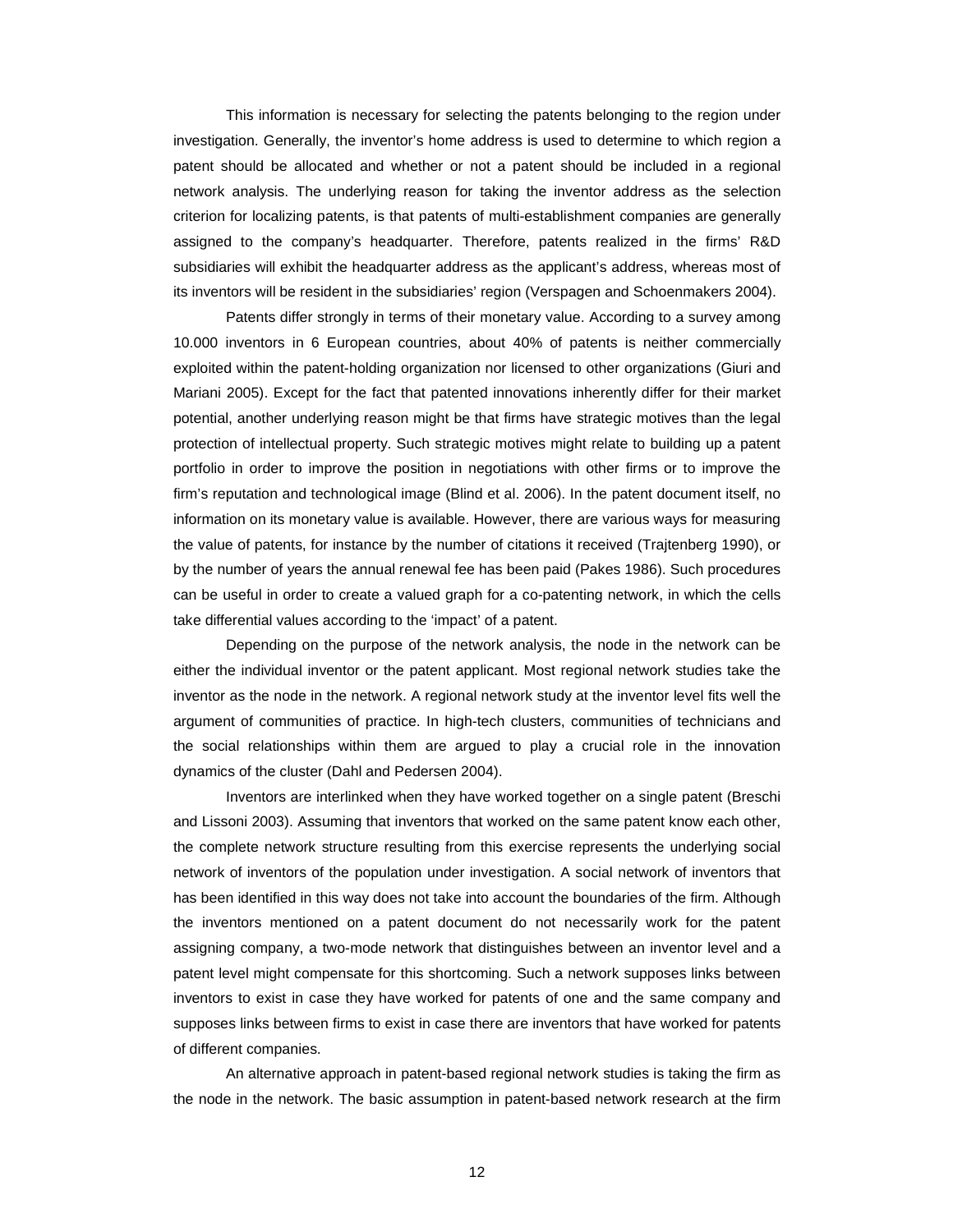level is that links can be established in two different ways. A link between two patent applicants exists in case of co-patenting, or in case of multi-applicant inventorship.

A co-patent is a patent applied for by two or more actors. Generally, this is a sign of innovation-based cooperation activity. However, the number of co-patents is relatively limited. In a survey among 10.000 inventors in 6 European countries, only 3.6% of all patents were a co-patent, whereas in 15% of the patents, inventors from another organization than the patent-holder had been involved. More than 20% of all patents even turned out to be the result of a collaboration with an external organization (Giuri and Mariani 2005). According to Hagedoorn (2003), this is due to the fact that companies view co-patenting as a 'second best option'. Cooperating companies prefer to divide the patents resulting from a joint R&D project among them over applying jointly for all patents, because co-possessing a patent is legally complex, particularly when partners come from different countries. Mainly in case a limited number of patents result from short-term and relatively informal joint R&D-projects, firms tend to commonly apply for a patent. Due to this behaviour, quite a substantial extent of interorganizational cooperation remains invisible when just taking co-patenting as a proxy for joint R&D projects. This shortcoming might be partly - though considerably - compensated for when taking multi-applicant inventorship as an additional means of retracing interorganizational knowledge-based relationships.

Multi-applicant inventorship is the case in which one or more inventors have been involved in the development of a patent at two or more different patent applicants. As a consequence, one inventor turns up at patents possessed by different applicants within the patent data file. Generally, this is interpreted as labour mobility (Laforgia and Lissoni 2006). When a technician moves from the R&D department of one firm to the R&D department of another firm, he will be listed as an inventor for multiple firms. However, this argumentation only holds when the patents of the different firms are subsequent in time. In many cases, this turned out not to be true. This is not really surprising bearing in mind that job mobility of European inventors is relatively low. Almost 80% of the inventors in a large-scale European inventor survey did not change jobs at all in a period of 6-10 years after the patent application (Giuri and Mariani 2005). Laforgia and Lissoni (2006) found in the study of patents of European biotechnology firms that only 20% of multi-applicant inventorship can be explained as a pure case of labour mobility. The other 80% should have alternative explanations, two of which will be brought forward here.

First, firms engaged in a strategic alliance or any other innovation-based cooperation activity often decide to divide the patents resulting from the cooperation among them in order to avoid legal complexity in case of co-patenting (Hagedoorn 2003). In these cases, the inventors being involved in joint innovation projects will turn up at single-owned patents of different companies. Consequently, in many cases multiple-applicant inventorship can be considered a hidden act of cooperation.

Second, multi-applicant inventorship might occur when patents are sold on the market for technology (Arora et al. 2001). Particularly small- and medium-sized firms might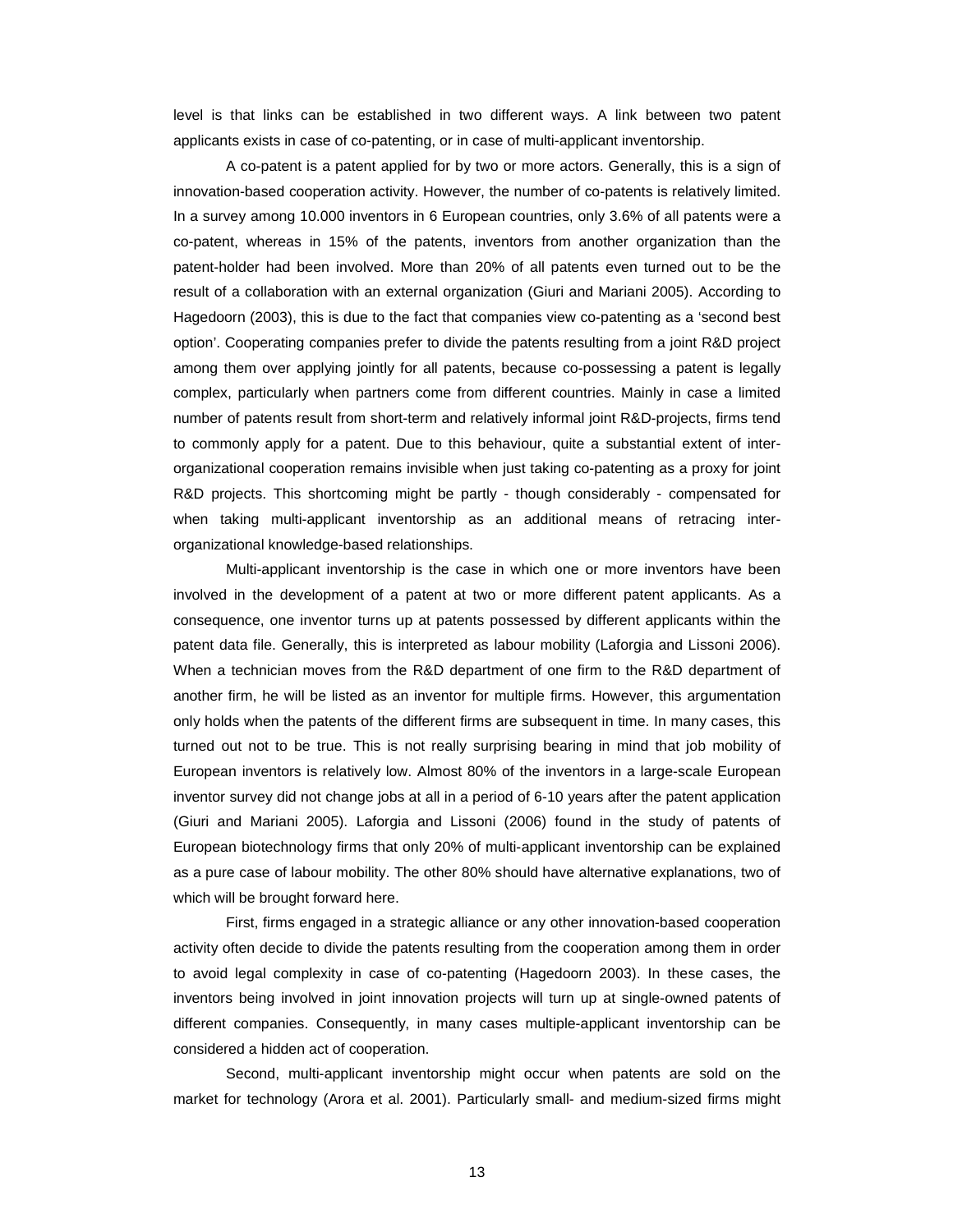decide not to take the risk of – and make substantial investments for – exploiting the patent by bringing the product on the market, but to sell the patent to other, generally larger, firms and take immediate gains of the patent (Giuri and Mariani 2005). In such cases, the buying firms turn up as the patent applicant, whereas the inventors involved in the patent's realization are working for the selling firm. Then, if the selling firm also applied for patents on itself, its inventors are likely to create a case of multiple-applicant inventorship, being caused by a market for technology relationship. For instance, as shortly noted already, most software patents are assigned to large manufacturing firms (Bessen and Hunt 2007). This might be the result of smaller software firms selling their patents as a license on the market for technology.

In general, up to 10% of all patents is a co-patent, but this figure shows major variation over time, over space and across industries. The amount of cases identified as multi-applicant inventorship depends on the spatial scale of the analysis, since the larger the amount of patents under investigation, the higher the chance an inventor will turn up at multiple patents. Whether or not multi-applicant inventorship and co-patenting are both interpreted as a link in the reconstruction of the network depends on the purpose of the network analysis. Whereas taking only co-patenting gives the 'purest' picture of regional cooperation activity, it is not complete, because cooperation hidden in multiple-applicant inventorship will be left out of the analysis. However, putting multiple applicant inventorship widens the interpretation of the linkages in the network, since not all cases represent cooperative relationships. However, since they all represent some form of knowledge flow between patent applicants – also in case of market for technology or pure labour mobility - the networks reconstructed on the basis of both types of relationships can be applied in research more generally investigating a region's knowledge infrastructure.

Networks that are detected on the basis of patent data have opened up new opportunities for empirical research in the field of regional innovation systems and clusters. The main advantage of this methodology in comparison to the use of primary network data is the possibility to detect networks back in time. In combination with the development of new software for the dynamic analysis of social networks, like the SIENA program developed by Snijders et al. (2007), the treatment of patent data as relational data has enabled the dynamic analysis of inter-firm networks. Whereas applying the roster-recall methodology results in a 'snapshot' view of a network, patent-based networks give insight in forces towards stability and change in network evolution. The SIENA software can estimate parameters for these structural forces – including preferential attachment, closure and homophily – by simulating how the network evolved from one state into the other (for more technical details, see Snijders 2001). Particularly within regional studies with an evolutionary focus, the timedimension is highly relevant. For instance, the relationship between the life cycle stage of a cluster and the structure and geographical reach of its knowledge network has been hardly assessed empirically. Patent-based networks enable the empirical investigation of such a relationship.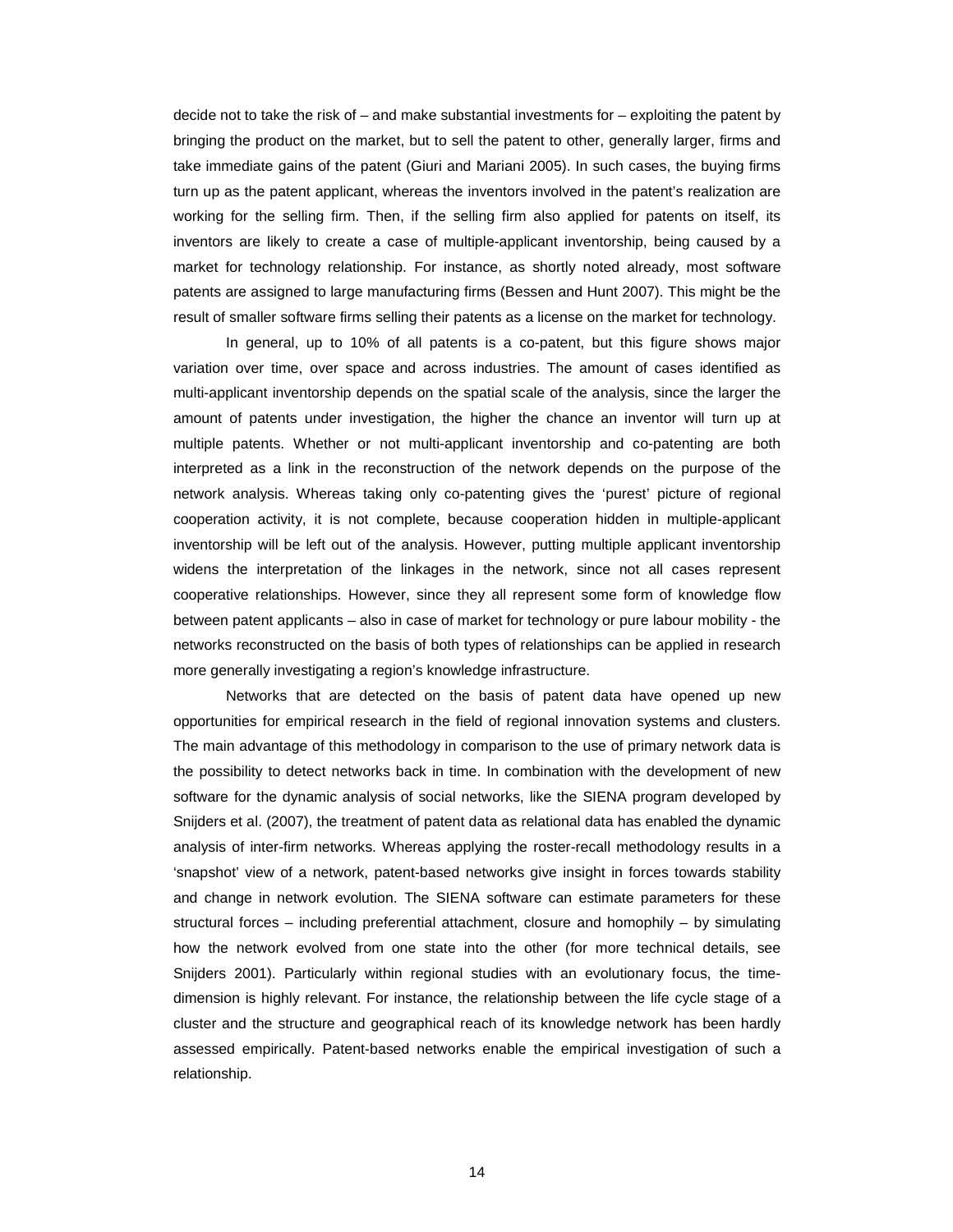However, patent-based networks suffer from a number of shortcomings that limit the number of applications in regional research and have strong implications for the interpretation of the reconstructed networks. As in the case of network research on the basis of primary data, social network analysis techniques presuppose that complete network data on a certain population are available. Again, it needs to be questioned whether this is really the case.

First, the suggested procedure only reveals the cooperative links that have led to a patent. As regards to the inventor level research, the technicians that are not involved in patenting will remain invisible, whereas in fact they might still play a major role in a network of technicians. At the level of the firm, only relatively formal inter-firm cooperation agreements will turn up in the network. More informal, though sometimes valuable, ways of inter-firm interaction will not be captured by this methodology. At the same time, the methodology is biased towards cooperation in applied and product-oriented innovation projects at the expense of more fundamental research in cooperation.

Second, patenting behaviour varies strongly across sectors. In some sectors, patents are a much more common way of protecting intellectual property than in others. Other sectors will more rely on secrecy or licensing in order to protect their innovations. Since the methodology assumes to result in a complete network, this implies that the methodology is only appropriate for sectors in which most innovations are patented. As a consequence, the pharmaceutical and semiconductor industries, for instance, are relatively good candidates for this methodology, whereas it is less appropriate for software industries and services. In the particular case of software, the number of patents in this field has increased substantially over the last decades (at least in the US). However, most software patents are possessed by large manufacturing companies and much less so by smaller software publishing firms. These large manufacturing firms generally have a large patent portfolio and generally apply for these patents for strategic reasons (Bessen and Hunt 2007).

Third, patenting behaviour is closely related to firm size. Generally, large firms show a higher propensity to patent than small firms. This difference is partly explained by the relatively high cost of patenting. Both the money and the time needed to apply for a patent might be more easily gathered by larger firms that might have built experience in applying for patents through a broad patent portfolio (Giuri and Mariani 2005). In addition, larger firms are much stronger inclined to patent for strategic reasons (Blind et al. 2006). As a result, the networks that result from patent data are biased towards larger firms. Smaller firms will be underrepresented in the network. Their centrality in the network will be lower in the reconstructed network than in the complete, though partly invisible, network.

Finally, universities and research institutes are underrepresented in patent data as well. Universities do not have strong incentives to patent, since their aim is to diffuse rather than protect the generated knowledge. However, over the last years, a trend towards more university patenting is observed. This trend is visible both at university-owned and universityinvented patents (in the sense that at least one inventor at a non-university-owned patent is employed at a university) (Geuna and Nesta 2006). Still only a limited part of the innovations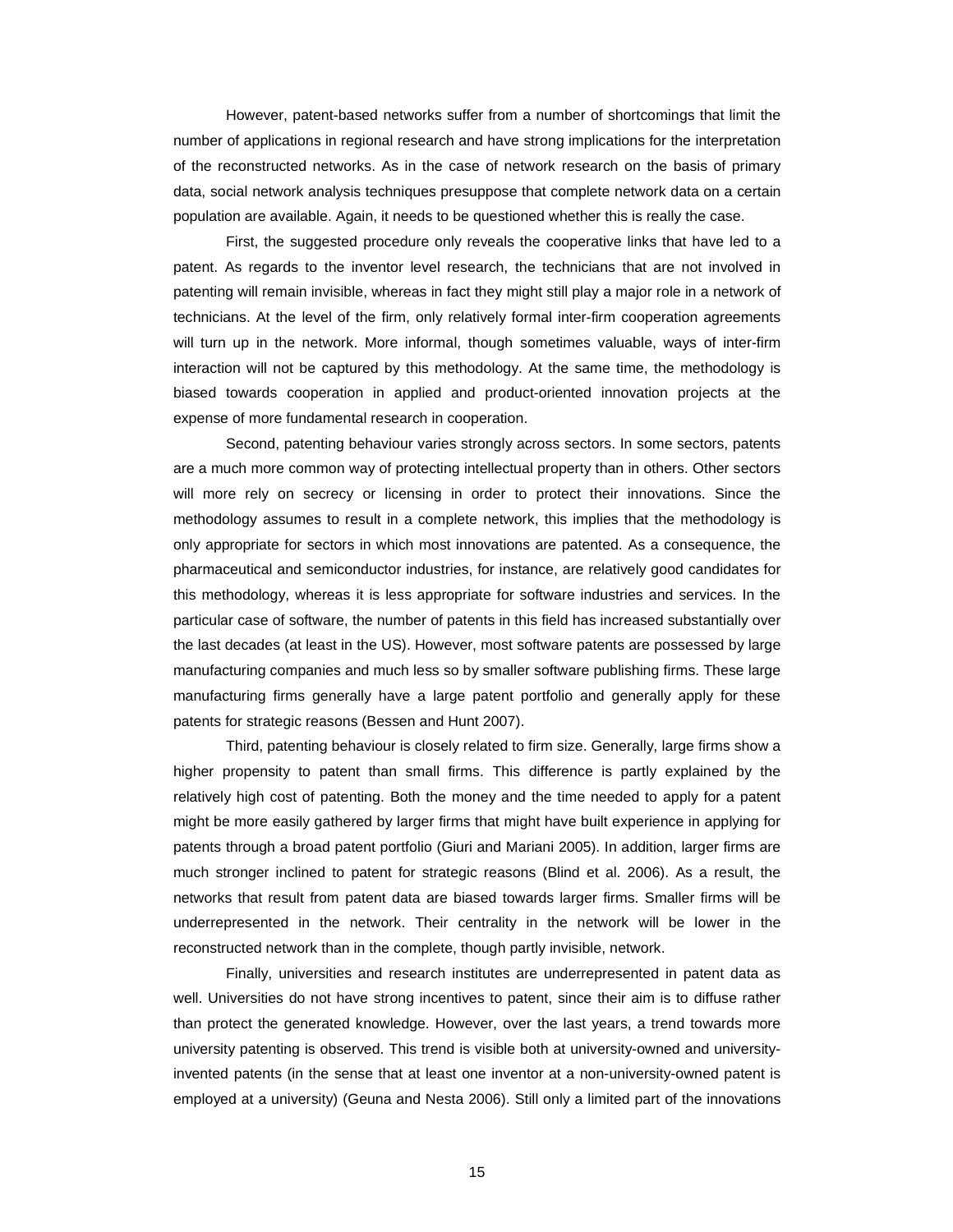generated at universities will be patented. That is why some network studies, and particularly those interested in the role of universities in regional innovation systems or science-industry relationships, use co-publication data to reconstruct inter-organizational networks in which universities and other research institutes will play a bigger role (Ponds et al. 2006).

In synthesis, reconstruction of regional innovation networks on the basis of patent data needs to be carried out with extreme care. Only when applied to the right sectors, patent data provide us with ample opportunities for a dynamic investigation of knowledge networks. Even then, one needs to acknowledge the limitations of the procedure as to which part of a network has been revealed and which type of actors and which type of links will be over- or underrepresented in the reconstructed network. However, when bearing in mind its limitations, treating patent data as relational data provides us with considerable opportunities to study the dynamics of regional innovation networks, which is, till today, a rather unexplored though promising field of study.

### **4 Conclusions**

Inter-organizational interaction has always played a crucial role in the literature on regional innovation systems and clusters. However, the structure of this interaction has hardly been assessed empirically in more quantitative terms. At the same time, existing empirical studies on clusters and regional innovation systems have been mostly static. Whereas static network studies incorporating social network analysis techniques have emerged in the field of economic geography in the last couple of years, dynamic studies of spatial networks are virtually non-existent. However, both in terms of static and dynamic network research, a lot of challenges remain. These challenges can be organized along three sets of questions that should form the backbone in future regional network research.

The first set of questions refers to how interaction within and across clusters is structured and particularly how this structure has come into being. Further insight is needed how micro-level capabilities and meso-level proximities affect the spatial configuration of interfirm networks. Related is the second set of questions, which concerns the evolution of networks across time and space. To what extent do inter-firm networks evolve along the general principles of preferential attachment and homophily as set out by network theorists? And how do these drivers of network evolution relate to economic geographical factors like geographical proximity, social connectedness and cognitive capabilities? Finally, a third set of questions refers to the effects of networks on performance. At the micro level economic geographers can further contribute to the growing literature on the positive and negative effects of the positions firm occupy in local and non-local networks on their innovative performance. At the macro level, economic geographers can bring in a network approach to the literature on agglomeration economies and cluster development. There is increasing awareness that a dense local system of interactions may lead to cognitive lock-in and economic decline when it is not complemented by a wider network of non-regional linkages.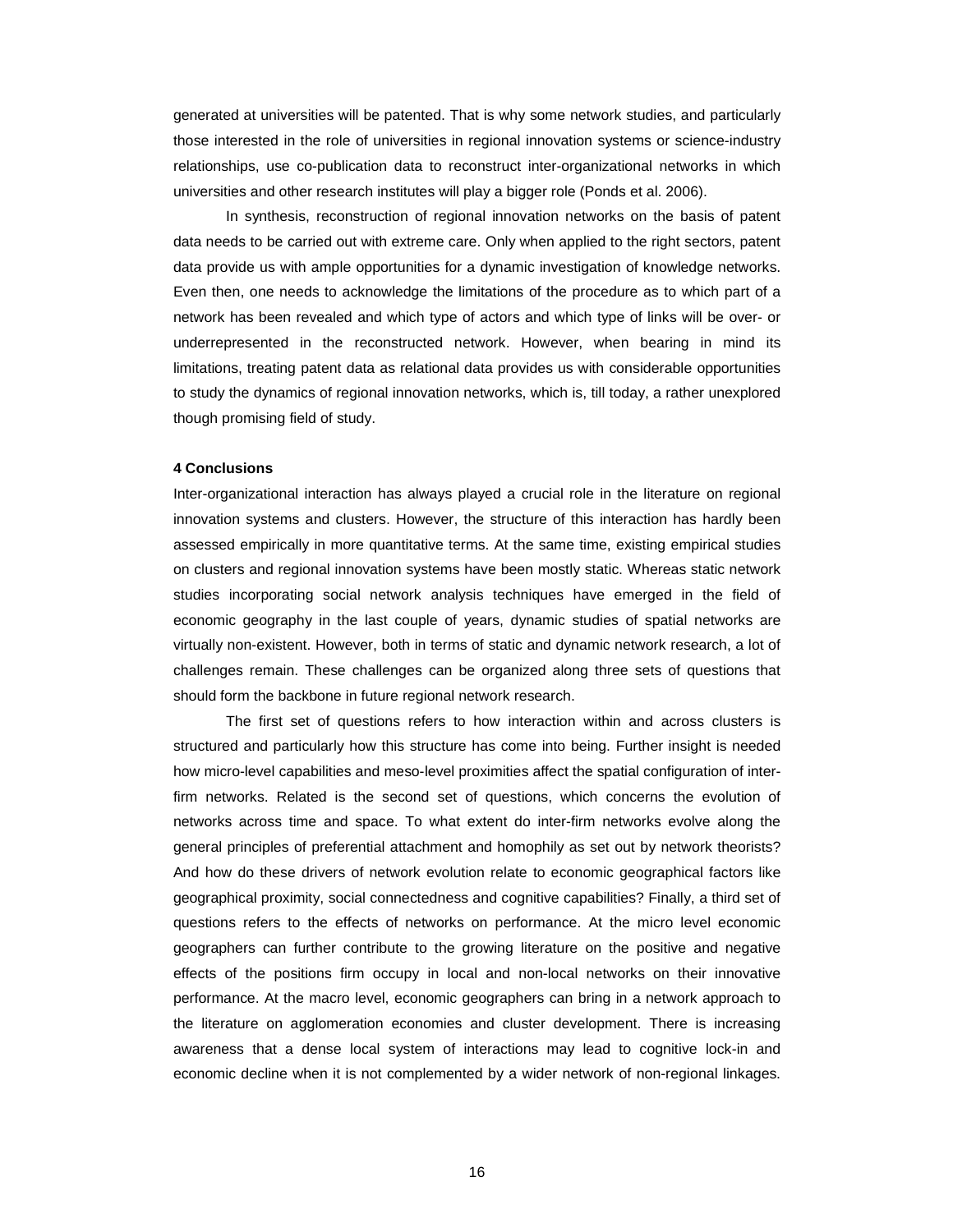Network analysis will further contribute to a better understanding of which types of extraregional linkages matter most economically.

Social network analysis constitutes an appropriate analytic toolbox for economic geographers to meet these challenges and has created a growing demand for empirical network data. Both empirical network research on the basis of primary data and secondary data can play a central role in meeting these challenges. When carried out thoroughly (i.e., resulting in a very high response rate), primary data network research can generate a detailed network that reveals the real and complete structure of a spatial innovation network. However, due its highly time-intensive nature, it can only be applied to very limited samples. Moreover, the high requirements concerning response – to ensure that one identifies the complete network – makes this methodology unfeasible for large scale empirical work. Since asking organizations for the relationships in the past will not result in reliable information, this methodology is also inappropriate for longitudinal network analysis. Patent-based networks in this case are a better alternative. In these networks, links between firms can be identified back in time through co-patenting and co-inventing. However, this methodology is only appropriate for industries in which intellectual property is generally protected by patents. In addition, it is biased towards explicit and successful forms of inter-firm knowledge exchange.

Bearing these shortcomings in mind, we believe that social network methodology has a huge potential to enrich the literature on clusters, regional innovations systems and knowledge spillovers in the years to come. Basically, it has the potential to tackle some key problems these bodies of literature have been struggling with. In addition, network theory provides ideas for formulating new research questions, and social network methodology offers an advanced toolbox to address these questions empirically. The time has come to fully exploit these opportunities in economic geography.

#### **References**

- Ahuja, G. (2000) Collaboration networks, structural holes, and innovation: A longitudinal study. Administrative Science Quarterly 45 (3):425-455.
- Arora, A., A. Fosfuri and A. Gambardella (2001) Markets for technology. Cambridge, MA: MIT Press.
- Asheim, B.T. and A. Isaksen (2002) Regional Innovation Systems: the integration of local 'sticky' and global 'ubiquitous' knowledge. Journal of Technology Transfer 27:77-86.
- Balconi, M., S. Breschi and F. Lissoni (2004) Networks of inventors and the role of academia: an exploration of Italian patent data. Research Policy 33:127-145.
- Barabási, A.-L. and R. Albert (1999) The emergence of scaling in random networks. Science 286 (5439):509-512.
- Baum, J.A.C., A.V. Shipilov and T.J. Rowley (2003) Where do small worlds come from? Industrial and Corporate Change 12:697-725.
- Bessen, J. and R. M. Hunt (2007) An empirical look at software patents. Journal of Economics & Management Strategy 16 (1):157-189.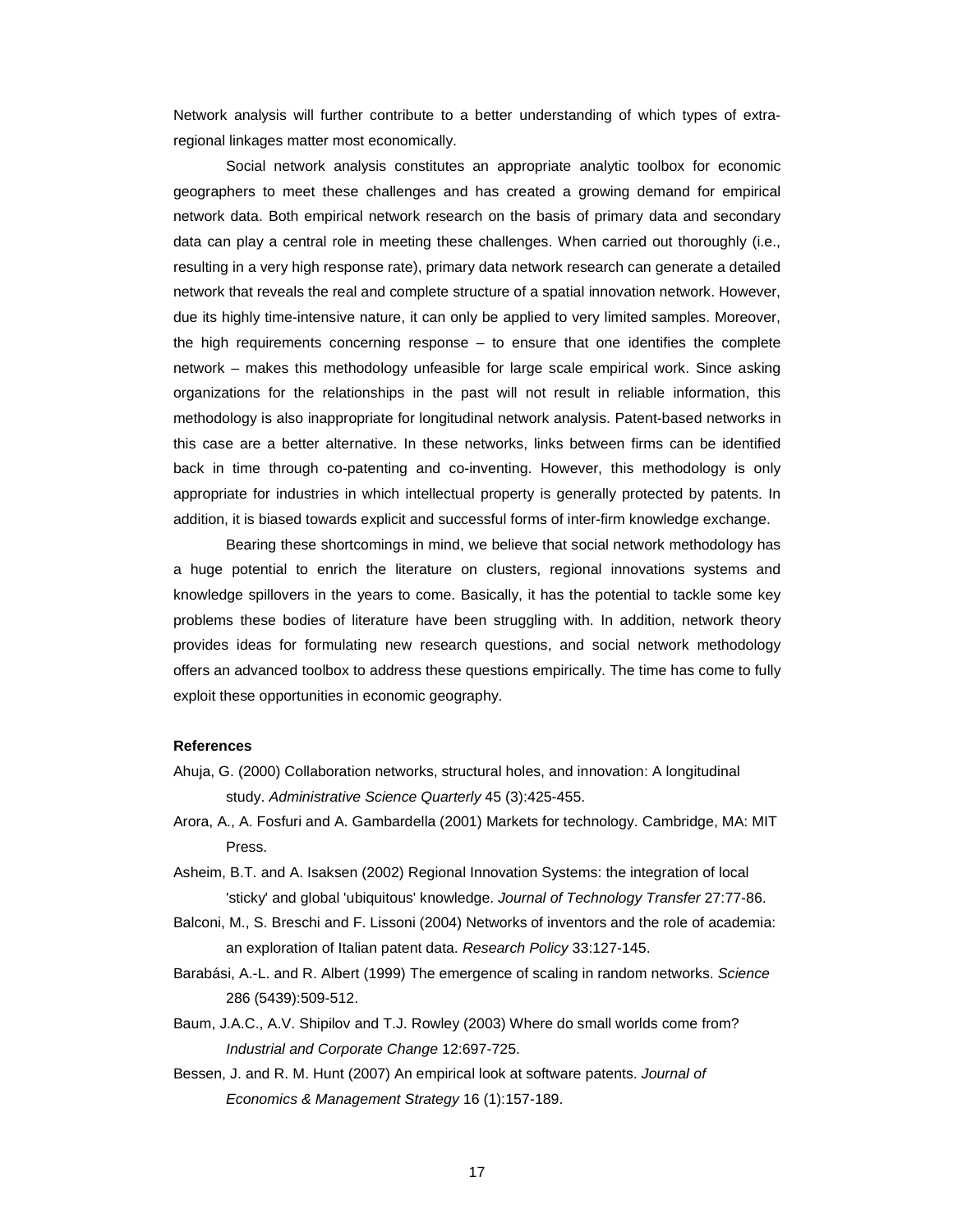- Blind, K., J. Edler, R. Frietsch and U. Schmoch (2006) Motives to patent: Empirical evidence from Germany. Research Policy 35 (5):655-672.
- Borgatti, S.P. (2006) E-Net Software for the analysis of ego-network data. Needham, MA: Analytic Technologies.
- Boschma, R.A. (2005) Proximity and innovation: A critical assessment. Regional Studies 39 (1):61-74.
- Boschma, R.A. and S. Iammarino (2007) Related variety and regional growth in Italy: Working Paper Np. 162, SPRU, University of Sussex, Brighton.
- Boschma, R.A. and J.G. Lambooy (2002) Knowledge, market structure, and economic coordination: Dynamics of industrial districts. Growth and Change 33 (3):291-311.
- Boschma, R.A. and A.L.J. Ter Wal (2007) Knowledge networks and innovative performance in an industrial district: the case of a footwear district in the South of Italy. Industry and Innovation 14 (2):177-199.
- Breschi, S. and F. Lissoni (2003) Mobility and social networks: local knowledge spillovers revisited.: CESPRI, Working Paper no. 142.
- Breschi, S. and F. Lissoni (2004) Knowledge networks from patent data: methodological issues and research targets. In: H. Moed, W. Glänzel and U. Schmoch, eds. Handbook of quantitative science and technology research: the use of publication and patent statistics in studies on S&T systems, Berlin Heidelberg New York: Springer.
- Burt, R.S. (2004) Structural holes and good ideas. American Journal of Sociology 110:349- 399.
- Cantner, U. and H. Graf (2006) The network of innovators in Jena: An application of social network analysis. Research Policy 35 (4):463-480.
- Cantner, U. and A. Meder (2006) Determinants influencing the choice of a cooperation partner: Working Paper, Friedrich-Schiller University, Jena.
- Carrington, P.J., J. Scott and S. Wasserman (2005) Models and methods in social network analysis. Cambridge: Cambridge University Press.
- Castells, M. (1996) The rise of the network society. Oxford: Blackwell.
- Cooke, P. (2001) Regional Innovation Systems, clusters, and the knowledge economy. Industrial and Corporate Change 10 (4):945-974.
- Cowan, R., N. Jonard and M. Özman (2004) Knowledge dynamics in a network industry. Technological Forecasting and Social Change 71 (5):469-484.
- Dahl, M.S. and C.Ø.R. Pedersen (2004) Knowledge flows through informal contacts in industrial clusters: myths or realities? Research Policy 33 (10):1673-1686.
- Ejermo, O. and C. Karlsson (2006) Interregional inventor networks as studied by patent coinventorships. Research Policy 35 (3):412-430.
- Gay, B. and B. Dousset (2005) Innovation and network structural dynamics: study of the alliance network of a major sector of the biotechnology industry. Research Policy 34:1457-1475.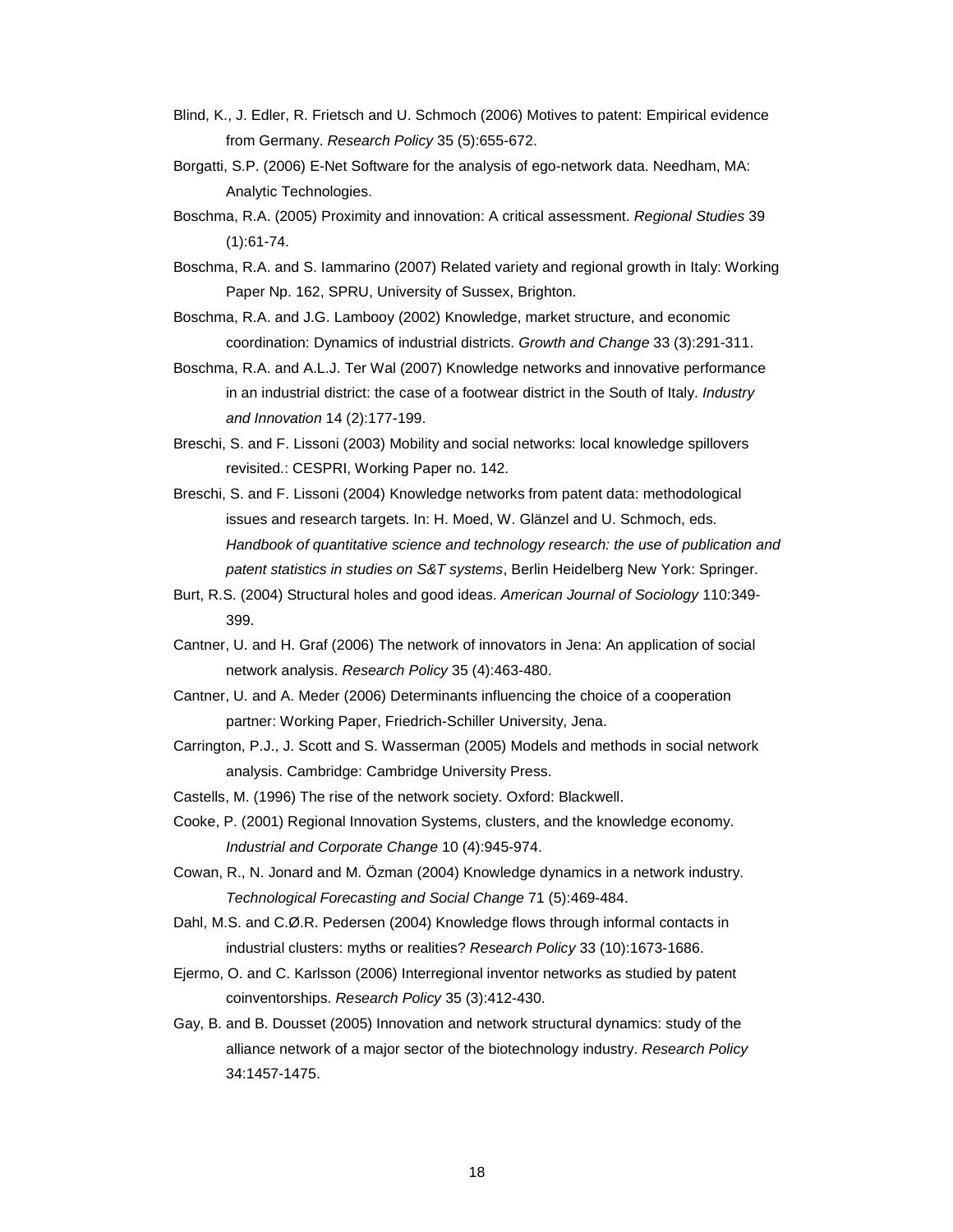- Geuna, A. and L.J.J. Nesta (2006) University patenting and its effects on academic research: The emerging European evidence. Research Policy 35 (6):790-807.
- Giuliani, E. (2007a) Networks and heterogeneous performance of cluster firms. In: K. Frenken, ed. Applied Evolutionary Economics and Economic Geography, Cheltenham/Northampton: Edward Elgar.
- Giuliani, E. (2007b) The selective nature of knowledge networks in clusters: evidence from the wine industry. Journal of Economic Geography 7:139-168.
- Giuliani, E. and M. Bell (2005) The micro-determinants of meso-level learning and innovation: evidence from a Chilean wine cluster. Research Policy 34 (1):47-68.
- Giuri, P. and M. Mariani (2005) Everything you always wanted to know about inventors (but never asked): evidence from the PatVal-EU Survey: LEM Working Paper Series 2005-20.
- Glaeser, E.L., H.D. Kallal, J.A. Schinkman and A. Shleifer (1992) Growth in cities. Journal of Political Economy 100:1126-1152.
- Glückler, J. (2007) Economic geography and the evolution of networks. Journal of Economic Geography 7 (5):619-634.
- Grabher, G. (2006) Trading routes, bypasses, and risky intersections: mapping the travels of 'networks' betweene economic sociology and economic geography. Progress in Human Geography 30 (2):163-189.
- Granovetter, M. (1985) Economic action and social structure: the problem of embeddedness. American Journal of Sociology 91:481-510.
- Guimera, R. and L.A.N. Amaral (2004) Modelling the world-wide airport network. European Physical Journal B 38 (2):381-385.
- Gulati, R. (1999) Network location and learning: the influence of network resources and firm capabilities on alliance formation. Strategic Management Journal 20 (5):397-420.
- Hagedoorn, J. (2003) Sharing intellectual property rights an exploratory study of joint patenting amongst companies. Industrial and Corporate Change 12 (5):1035-1050.
- Jaffe, A.B., M. Trajtenberg and R. Henderson (1993) Geographic localisation of knowledge spillovers as evidenced by patent citations. Quarterly Journal of Economics 108:577- 598.
- Laforgia, F. and F. Lissoni (2006) What do you mean by "mobile"? Multi-applicant inventors in the European bio-technology industry: DRUID Working Paper 06-15.
- Maggioni, M.A., M. Nosvelli and T.E. Uberti (2007) Space versus networks in the geography of innovation: a European analysis. Papers in Regional Studies 86 (3):471-493.
- Malecki, E.J. (2002) The economic geography of the Internet's infrastructure. Economic Geography 78 (4):399-424.
- Mitchell, W. and K. Singh (1996) Survival of businesses using collaborative relationships to commercialize complex goods. Strategic Management Journal 17 (3):169-195.
- Morrison, A. (2004) Gatekeepers of knowledge within industrial districts: who they are, how they interact: CESPRI Working Paper no. 163, Milano.